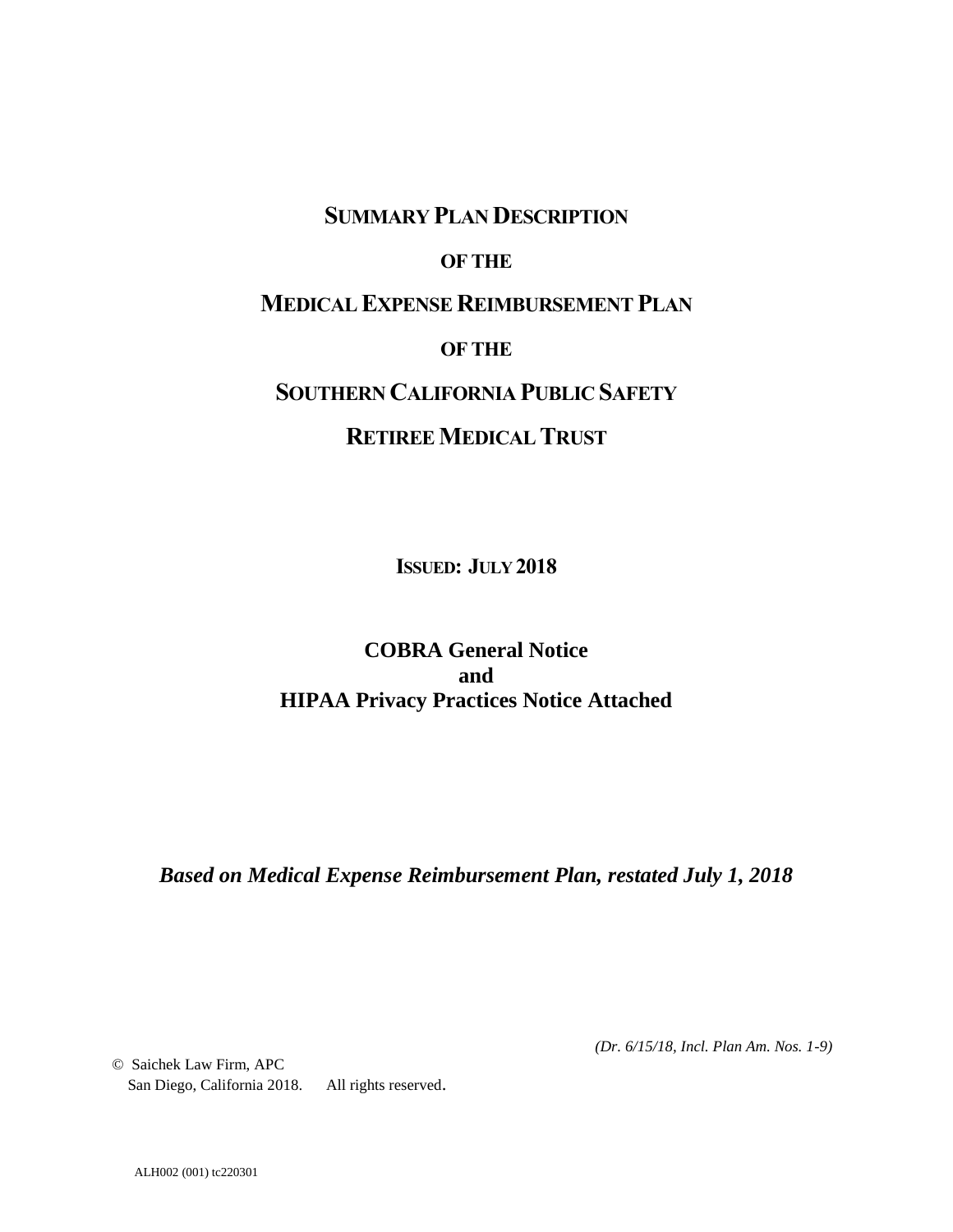## **SOUTHERN CALIFORNIA PUBLIC SAFETY RETIREE MEDICAL TRUST**

Dear Participants of the Southern California Public Safety Retiree Medical Trust:

The Southern California Public Safety Retiree Medical Trust (the "Trust") was established by the Alhambra Police Officers' Association. The Trust is an employee benefits trust designed to provide financial support during your retirement, in the form of payment toward retiree medical costs. Your Association has negotiated an employer contribution into this Trust; specific language can be found in your Memorandum of Understanding. By negotiating a contribution to the Medical Expense Reimbursement Plan of the Southern California Pubic Safety Retiree Medical Trust, your Association is proactively planning for your retirement by pre-funding the continually increasing expense of retiree medical.

The Trust is highly tax-favored: The contributions are made with pre-tax dollars; the Trust earnings are not taxable; and when you begin receiving benefits in the future, they will not be taxed (unlike pension payments, which are taxed).

We, the Board of Trustees, are fellow police officers, selected by the membership of Alhambra POA. We are very pleased to distribute to you this "Summary Plan Description" booklet, which gives general information regarding the operation of the Medical Expense Reimbursement Plan in a Paragraph-and-answer format, a brief summary of the Plan, as well as rights and protections to which you are entitled under federal law.

The Board of Trustees is totally committed to the successful operation of this Plan, with a goal of helping police officers and their families lessen the burden of retiree health costs. We welcome your input and comments.

Best Regards, Board of Trustees Southern California Public Safety Retiree Medical Trust July 2018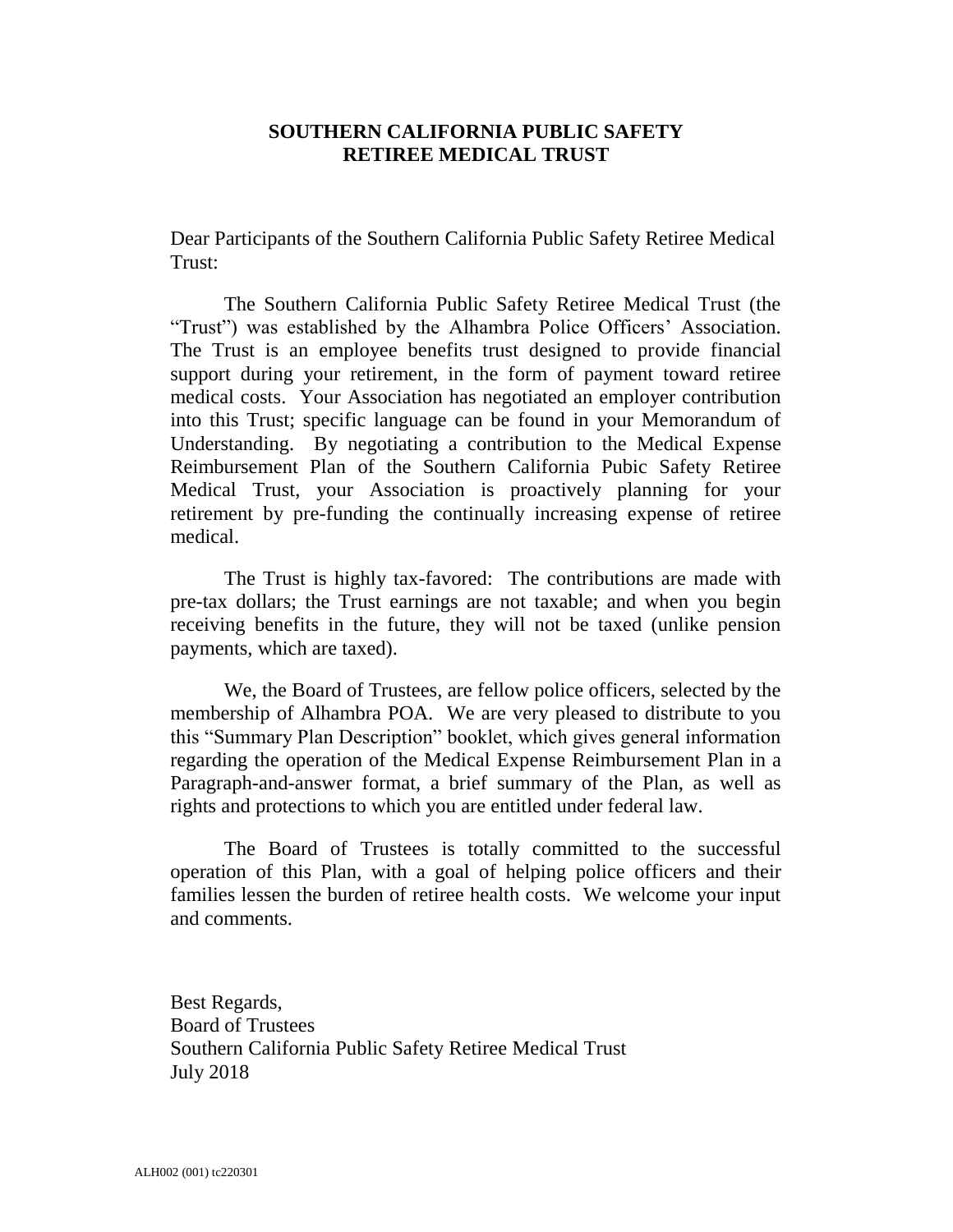# **HIGHLIGHTS OF THE PLAN**

**Eligibility**. Generally, current employees will need seven (7) years in the Plan to achieve eligibility for full retirement benefits from the Trust. A minimum benefit level is available to employees employed on July 1, 2005, who did not participate in the Plan for seven (7) years prior to retirement.

**Benefits.** Your retirement benefits from this Trust come in the form of reimbursement for certain medical costs, which are considered Covered Expenses<sup>1</sup> incurred after you retire. Your reimbursement is limited to the amount of your monthly Benefit Level, which will vary by employee and depends on your years of Active Service. Note that your monthly Benefit Level is reduced by 50% upon Medicare eligibility. Contact the Trust Office to find out your Benefit Level.

**Claims.** You must present your claims to the Trust Office with your proof of Covered Expense payment, on a form approved by the Trustees, within 90 days from the end of the plan year in which you paid for the Covered Expense. The plan year ends on January  $31<sup>st</sup>$ ; so, claims for payments made during the prior plan year are due no later than May  $1<sup>st</sup>$  each year. However, you are encouraged to submit your claims throughout the plan year.

**Change of Address, Spouse or Children.** If you move or have a change in mailing address, it is your responsibility to update the mailing address on file with the Trust Office. It is also your responsibility to update the information on file with the Trust Office if you have a change in spouse or children. Failure to notify the Trust Office may result in loss or delay of benefit payments.

**Trust Office (Administrator).** The Trust Office provides important services to the Trust. For example, to find out your Benefit Level, submit benefit claims, request a copy of the Plan or notify the Trust of a change in address, you may contact the NEW Trust Office (as of  $2/2/18$ ) at:

> **Southern California Public Safety Retiree Medical Trust c/o Benefit Programs Administration 1200 Wilshire Blvd. 5th Floor Los Angeles, CA 90017 Phone: (833) 504-3967 Email: scpublicsafety@bpabenefits.com Website: www.scpublicsafety.com**

## *Important Information; Please Read:*

*This Summary Plan Description ("SPD") has been designed to provide you with key information about the Southern California Public Safety Retiree Medical Trust, but it does not provide all the details and limitations of the Plan. Exact specifications are provided in the "Medical Expense Reimbursement Plan of the Southern California Public Safety Retiree Medical Trust, restated effective July 1, 2018," (Dr. 3/23/18) and as amended from time to time thereafter. If there is a conflict between the Plan and what is contained in this Summary Plan Description or any other description, the terms of the Plan will prevail. Note that capitalized terms contained herein are defined in the Plan.*

<sup>&</sup>lt;sup>1</sup> See Q&A #4 for a detailed description of the type of expenses for which you may be reimbursed.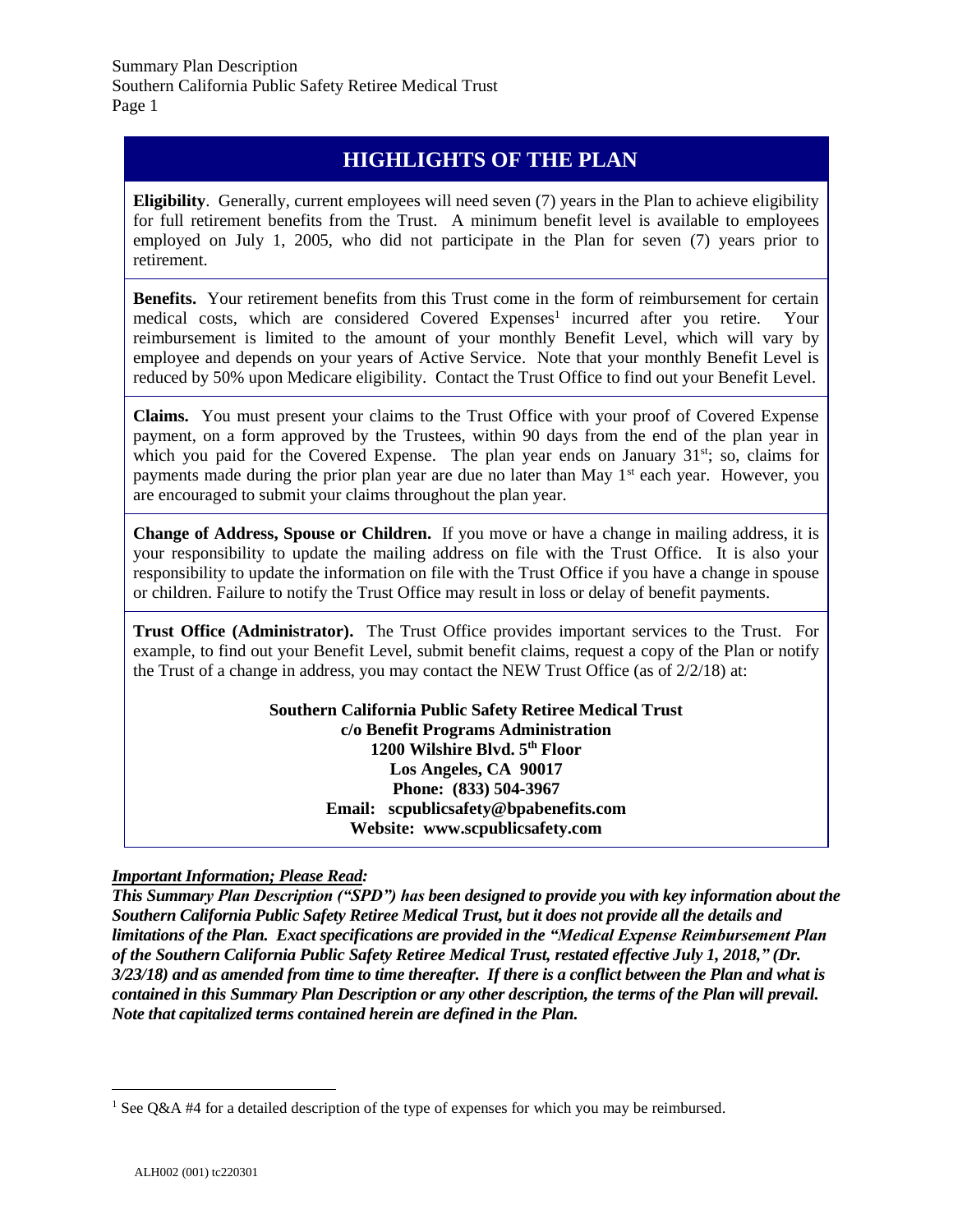# **SUMMARY PLAN DESCRIPTION**

# **TABLE OF QUESTIONS**

| 1.  |                                                                                                                                                        |  |
|-----|--------------------------------------------------------------------------------------------------------------------------------------------------------|--|
| 2.  |                                                                                                                                                        |  |
| 3.  |                                                                                                                                                        |  |
| 4.  |                                                                                                                                                        |  |
| 5.  |                                                                                                                                                        |  |
| 6.  |                                                                                                                                                        |  |
| 7.  | What will the Benefit Amount be for my spouse and children in the event of my death?7                                                                  |  |
| 8.  |                                                                                                                                                        |  |
| 9.  | How do I submit my claims for benefits? And what are the appeal procedures for denied                                                                  |  |
| 10. | What happens if I have an expense that exceeds my monthly benefit level or I do not use by                                                             |  |
| 11. |                                                                                                                                                        |  |
| 12. | Who pays the costs of evaluating and implementing a Qualified Domestic Relations<br>Order ("QDRO") or Qualified Medical Child Support Order ("QMCSO")? |  |
| 13. |                                                                                                                                                        |  |
| 14. |                                                                                                                                                        |  |
| 15. | What are the circumstances that may result in ineligibility or denial of benefits; or                                                                  |  |
| 16. | Can I assign my benefits and rights under the Plan to a medical provider or other                                                                      |  |
| 17. |                                                                                                                                                        |  |
| 18. |                                                                                                                                                        |  |
|     |                                                                                                                                                        |  |
|     |                                                                                                                                                        |  |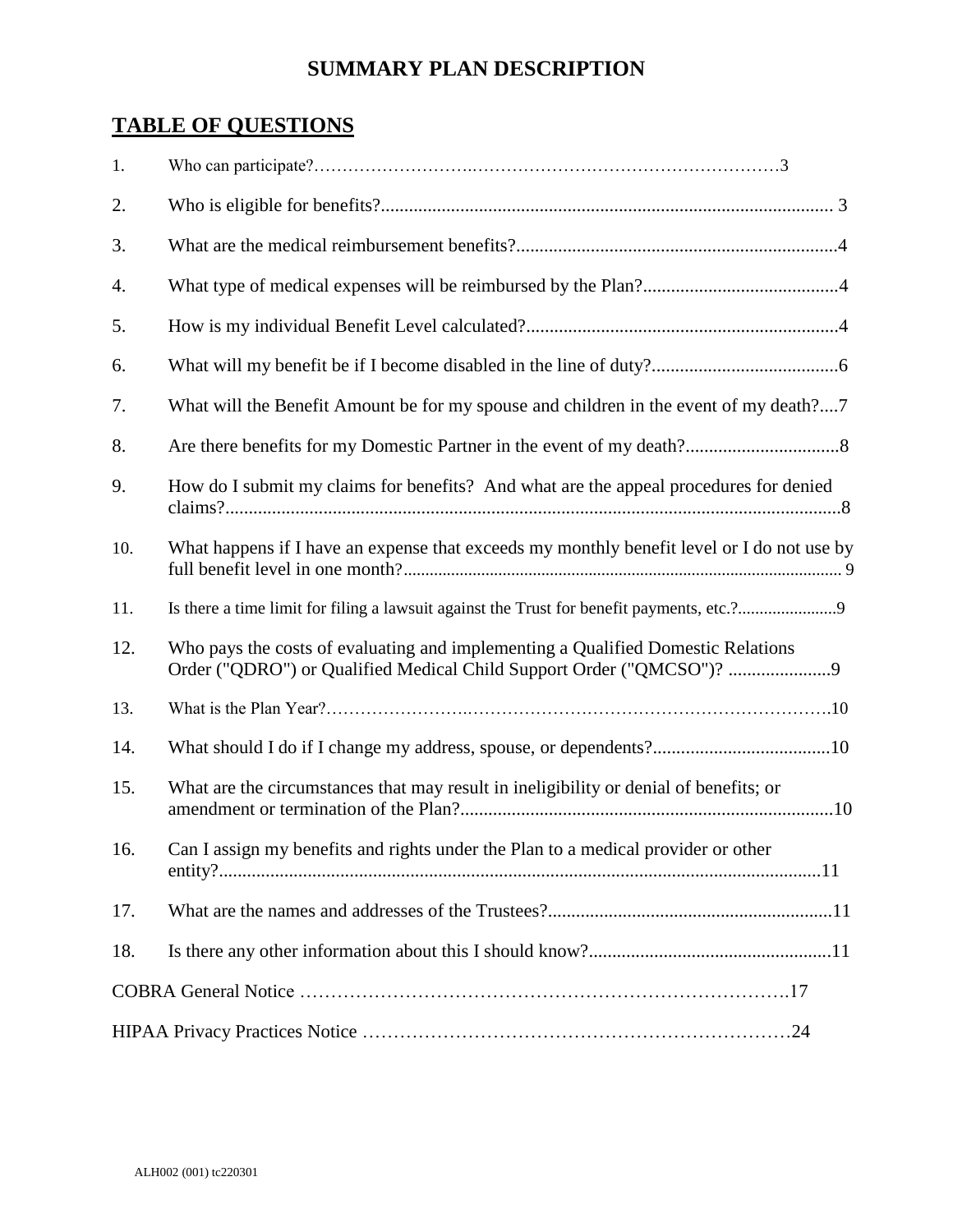## **SUMMARY PLAN DESCRIPTION**

#### **1. What employees participate in the Plan?**

All full time Employees, employed on or after July 1, 2005, who are represented by the Alhambra Police Officers Association ("APOA"), and for whom the Trust received mandatory Contributions pursuant to an MOU during the Employee's employment, participate in the Plan. Employees who promoted out of the APOA after July 1, 2005, and on whom the Trust has received mandatory Contributions following promotion, also participate in the Plan and receive Active Service for each month of Contributions received.

#### **2. Who is eligible for benefits?**

An Employee described in Q&A #1 above becomes eligible for benefits under the Plan, generally, after the Employee meets all the following requirements:

- Earns seven (7) years of Active Service (i.e., seven (7) years of Contributions to the Trust during employment)
- Contributions are made to the Trust for all years of Active Service
- Attains age 50, if hired before July 1, 2013; or age 57, if hired on or after July 1, 2013
- Separates from employment with the City of Alhambra

## **Special Eligibility Provisions:**

- *Employee and represented by the Alhambra POA on July 1, 2005*. An individual who was both an Employee and represented by the Alhambra Police Officers' Association on July 1, 2005, and had contributions made to the Trust on his or her behalf pursuant to a MOU in effect on that date, shall be an Eligible Retiree when he or she attains the applicable eligibility age (currently 50) and separates from employment with the City of Alhambra (regardless of whether he or she earned seven (7) years of Active Service).
- *Calculating Active Service for Initial Plan Participants.* The City started making contributions for the Trust on July 1, 2005, and transferred those contributions to the Trust upon its establishment on February 1, 2006. So, individuals employed on July 1, 2005, started earning Active Service on July 1, 2005, prior to the Trust effective date.
- *Employees permanently disabled in the line of duty*. If an Employee becomes permanently disabled in the line of duty and submits written proof to the Trust Office from the State of California Division of Workers' Compensation of a work-related, permanent disability rating of 40% or more, then that Employee shall be an Eligible Retiree without meeting the above eligibility requirements. However, these early benefits are limited in amount and duration until the Eligible Retiree meets the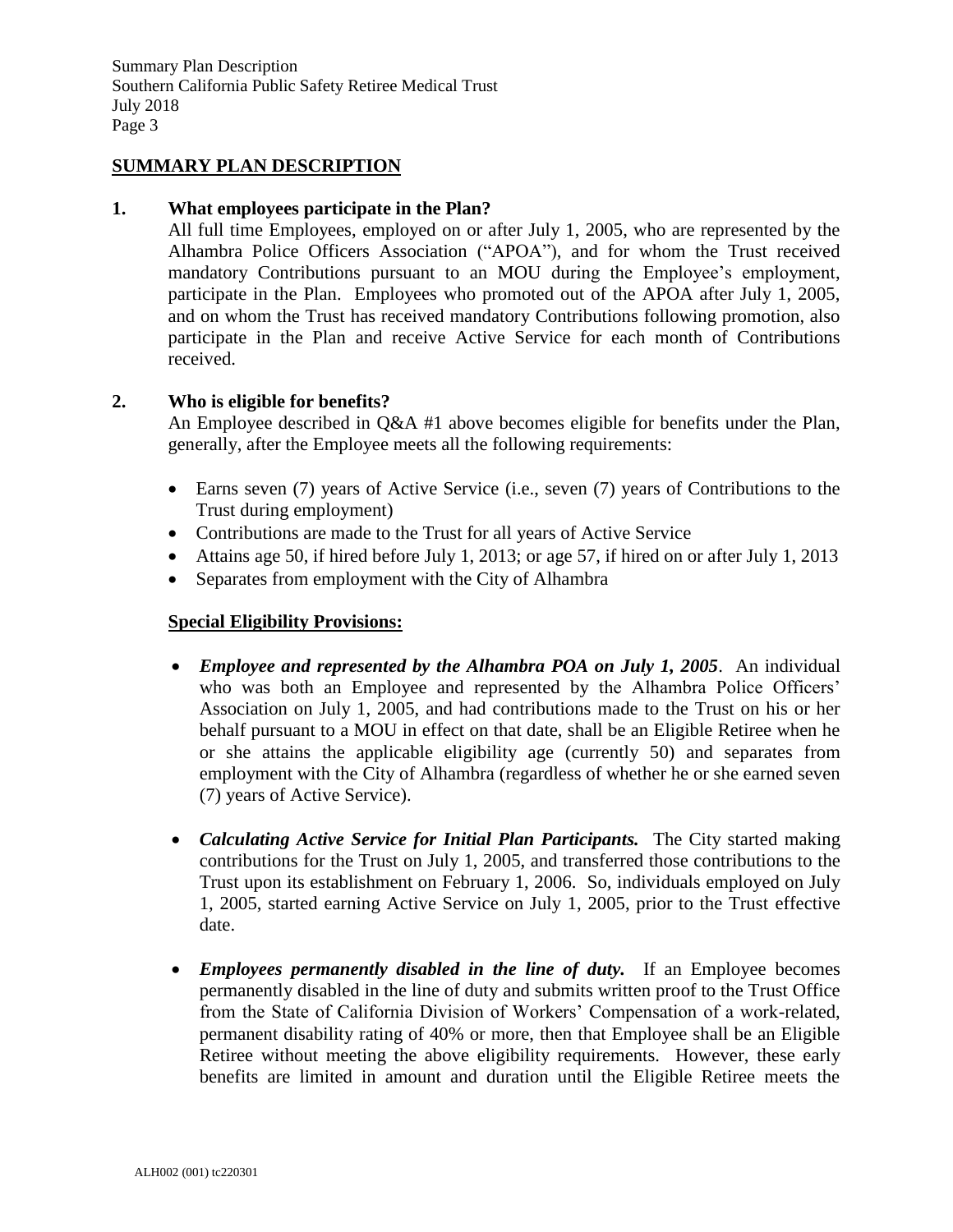Summary Plan Description Southern California Public Safety Retiree Medical Trust Page 4

> applicable eligibility age. For more information about individuals disabled in the line of duty, please see Q&A #6.

## **3. What are the medical reimbursement benefits?**

After meeting the eligibility requirements, Beneficiaries are entitled to reimbursement toward the payment of Covered Expenses, which consists of insurance premiums and medical expenses incurred on or after attaining eligibility. Reimbursement payments are subject to proper and timely submission of benefit claims. The amount of the reimbursement payment is limited to the Eligible Retiree's Benefit Level (See Q&A #5).

Cost Sharing. It is important to remember that the Plan reimburses toward the cost of Covered Expenses, but your Benefit Level may not cover the entire Covered Expense amount. If your Benefit Level does not cover the entire cost of your Covered Expense, you will be responsible for the balance of any Covered Expense amounts you owe in excess your Benefit Level. Further, your reimbursement amount cannot exceed the actual amount of your out-of-pocket expense.

## **4. What type of medical expenses will be reimbursed by the Plan?**

The following medical expenses are considered Covered Expenses and will be reimbursed by the Plan:

- Premium or contribution payments to health, dental, or vision insurance plans, for coverage in effect while the Beneficiary is eligible for benefits and for types of medical expenses excludible from gross income under Internal Revenue Service Code ("Code") Section 105(b).
- Medical expenses excludable from gross income under Code Section 213(d), i.e., costs for diagnosis, cure, mitigation, treatment, or prevention of disease or injury, for medical services or supplies, including insulin but excluding all other non-prescribed drugs, provided while the Beneficiary is eligible for benefits.

## **5. How is my individual Benefit Level calculated?**

The Benefit Amount is the monthly maximum amount available for the reimbursement of Covered Expenses, as determined by the Trustees from time to time. Your Benefit Level is a percentage of the Benefit Amount based on the number of Active Service years you have earned. The individual Benefit Level for an Eligible Retiree is determined by multiplying the current Benefit Amount (\$1075 on the date of this publication) by the "Benefit Amount Percentage" for your years of Active Service (see table below). An individual's Benefit Level will be calculated according to the schedule below:

| <b>YEARS OF ACTIVE</b><br>$\overline{\phantom{a}}$ SERVICE | PERCENTAGE OF BENEFIT<br><b>AMOUNT</b> |
|------------------------------------------------------------|----------------------------------------|
| Less than 7                                                | $0.0\%$                                |
|                                                            | 58.3%                                  |
|                                                            | 66.7%                                  |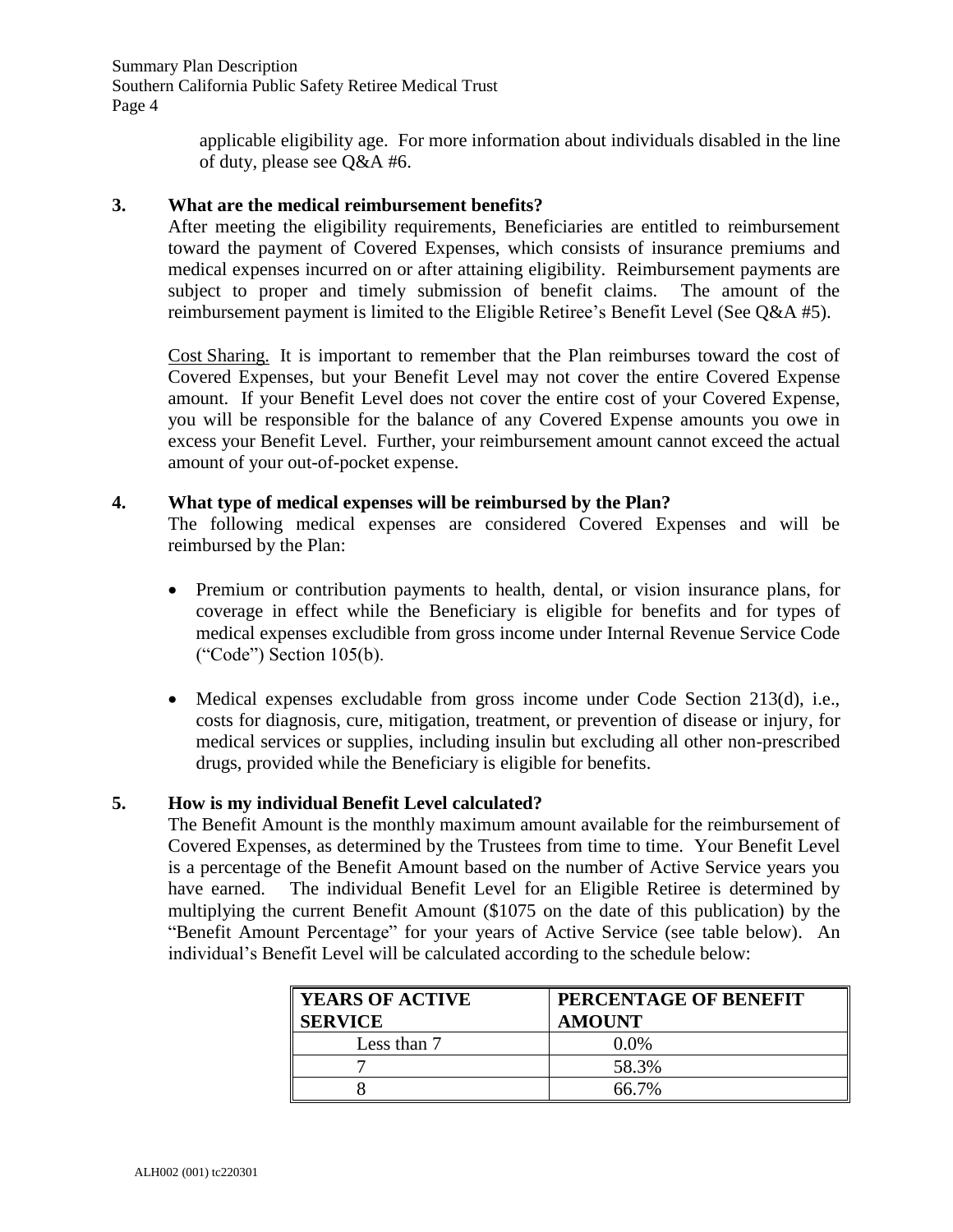| 75.0%  |
|--------|
| 83.3%  |
| 91.7%  |
| 100.0% |

For example, at the current Benefit Amount of \$1075. If an Employee retires in 2018 after earning nine (9) years of Active Service and meeting all eligibility requirements, that Employee would be entitled to 75% of the Benefit Amount, and his/her individual monthly Benefit Level would equal \$806.25 (i.e., \$1075 x 0.75).

- *Minimum Benefit Amount* Appendix A to the Plan provides the current Minimum Benefit Amount. The Minimum Benefit Amount is used to calculate a beneficiary's Benefit Level in the following circumstances:
	- **1) Eligible Retiree Employed on July 1, 2005, without 7 Years of Active Service.** If an Employee was employed by the City and a member of the APOA on July 1, 2005, and the City made contributions to the Trust on the Employee's behalf, then the Employee is an Eligible Retiree regardless of whether he or she had 7 years of Active Service in the Trust. If the Employee did not have 7 years of Active Service, then he or she will have a Benefit Level equal to the Minimum Benefit Amount (currently \$626.73). If the Employee had 7 or more years of Active Service, then he or she will have a Benefit Level calculated as explained above using the chart.
	- 2) **Disabled Eligible Retiree without 7 Years of Active Service.** An Employee who meets the Plan requirements for a disabled Eligible Retiree (see  $Q\&A \#2$ for qualification requirements) will be an Eligible Retiree regardless of whether he or she had 7 years of Active Service in the Trust. If the disabled Eligible Retiree did not have 7 years of Active Service, then he or she will have a Benefit Level equal to the Minimum Benefit Amount (currently \$626.73). If the disabled Eligible Retiree had 7 or more years of Active Service, then he or she will have a Benefit Level calculated as explained above using the chart. This Benefit Level will be reduced by 50% before attaining the eligibility age. See Q&A #6 for more details on the benefit payment period for these benefits.
	- 3) **Survivors of Employees Who Die in the Line of Duty.** If an Employee dies in the line of duty (see  $Q\&A \# 7$  for qualification requirements for death in line of duty) and does not have 7 years of Active Service, then the Surviving Spouse and Children will have a Benefit Level calculated based upon the Minimum Benefit Amount (currently \$626.73). If the Employee had 7 or more years of Active Service at the time of his or her death, then survivors will have a Benefit Level calculated based upon the chart above. The Survivor Benefit Level is a percentage of the Benefit Level. See Q&A #7 for details on survivor benefit levels.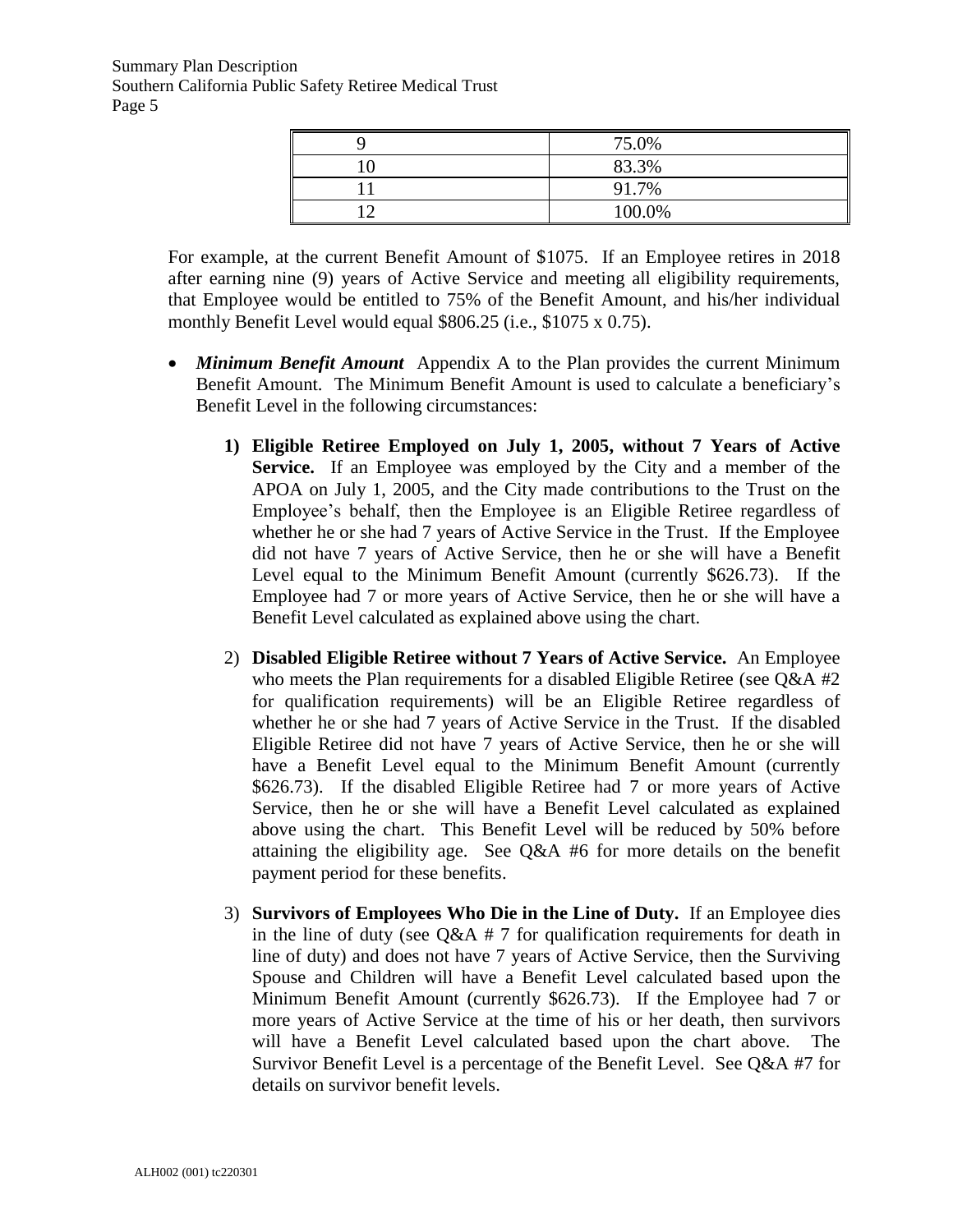• *Adjustments to the Benefit Amount and Benefit Levels.* The Trustees reserve the right and power to adjust the Benefit Amount and/or Benefit Levels up or down. Such adjustments, or termination of benefits, may apply to some or all current as well as future Beneficiaries. This could occur, generally, for two reasons:

**1) Change in Employer Contribution Rate.** If the Association is able to negotiate a change in the contribution rate to the Trust, then that will usually translate into a change in the Benefit Amount, e.g., if the Association negotiates an increase, then typically it would result in an upward adjustment of the Benefit Amount.

**2) Demographic/Investment Experience**. The second reason for a change in the Benefit Amount is based on a periodic review by the Trustees (with the help of a professional actuary) of the investment and demographic experience of the retiree medical trust. If the investment returns or the demographic experience (e.g., life span, retirement age, etc.) are significantly different than projected, then the Benefit Amount will be adjusted (up or down).

• *Benefit Level Reduction at Medicare Eligibility.* The Eligible Retiree's Benefit Level is reduced by 50% when he or she becomes eligible for Medicare. The Trust Office assumes that the Eligible Retiree is Medicare eligible when he or she reaches the Medicare eligibility age. If you are not eligible for Medicare, you must submit proof of ineligibility to the Trust Office in order to continue receiving your full Benefit Level without reduction after Medicare eligibility age (currently age 65). See Plan Section 3.2(e).

## **6. What will my benefit be if I become disabled in the line of duty?**

• *Benefit Level.* The disabled Eligible Retiree is entitled to 50% of his or her Benefit Level as of the date that he or she separated employment.<sup>2</sup> When the Eligible Retiree reaches the eligibility age (either 50 or 57), the Benefit Level will increase to 100% of his or her Benefit Level as of the date of separation from employment. At Medicare eligibility, the Benefit Level is again reduced by 50%.

If the disabled Eligible Retiree has not earned the minimum Active Service (currently 7 years), then the disabled Eligible Retiree's Benefit Level is equal to the Minimum Benefit Amount (currently \$626.73).

• *Benefit Period.* The disabled Eligible Retiree is eligible for reimbursement benefits at the 50% Benefit Level for 24 months following the date of written proof of disability. The disabled Eligible Retiree can choose any 24 consecutive month period between the date of proof of disability and his/her  $50<sup>th</sup>$  birthday (or  $57<sup>th</sup>$  birthday for employees hired on or after July 1, 2013). The 24 consecutive month benefit period

<sup>&</sup>lt;sup>2</sup> The date of separated employment is defined in the Plan as the "effective date of this transaction" on the City of Alhambra Personnel Action form.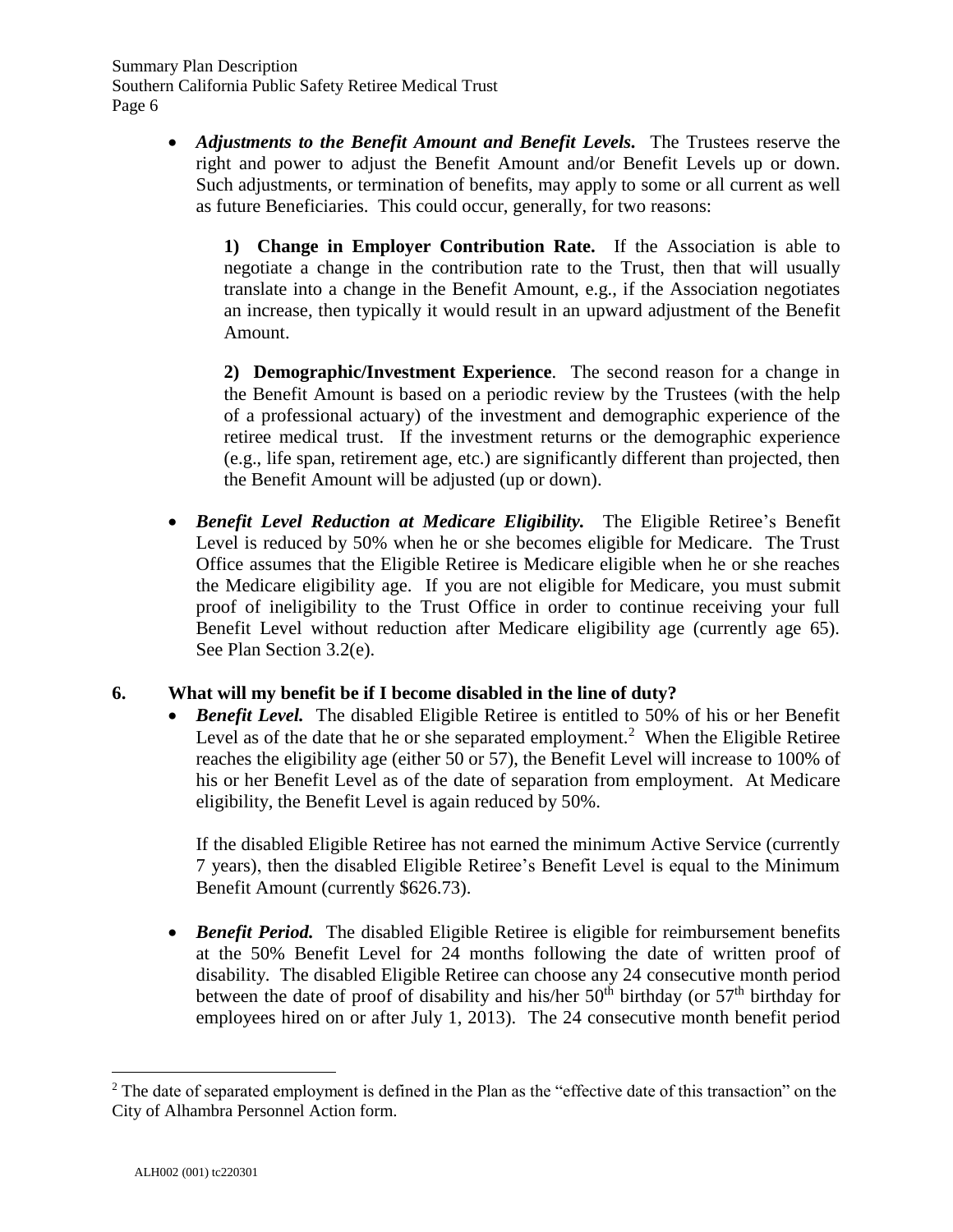will start when the disabled Eligible Retiree submits his or her first claim to the Trust Office. **After 24 months of benefit eligibility, the disabled Eligible Retiree's benefits are suspended until he or she reaches the regular eligibility age under Section 2.1(b) of the Plan.** At regular eligibility age, the disabled Eligible Retiree is entitled to reimbursement benefits at the 100% Benefit Level, until Medicare eligibility.

• *Examples.* Employee A has been participating in the Trust for eight (8) years and became permanently disabled in the line of duty and separated from employment on September 1, 2018, at the age of 43. Employee A received a permanent disability rating of 50% from the Division of Workers Compensation, dated December 1, 2018, and submitted that document to the Trust Office. Employee A is eligible for benefits starting on December 1, 2018, at 50% of his Benefit Level as of September 1, 2018 (separation from employment date), which is calculated as follows:

Step 1: Calculate regular Benefit Level for eight years of Active Service on September 1, 2018: 66.7% of \$1075 (Benefit Amount) = \$717.03 Step 2: Calculate early Benefit Level for disabled Eligible Retiree: 50% of  $$771.03 = $358.52$ .

If the disabled Eligible Retiree chooses to start benefit payments on December 1, 2018, 3 then on December 1, 2020, this disabled Eligible Retiree's benefits will be suspended until he reaches age 50 in 2025. When he reaches the regular eligibility age (currently age 50) in 2025, then his benefits will restart at \$717.03 per month (100% of his/her Benefit Level at separation from employment).<sup>4</sup> At Medicare eligibility, his/her benefits will go back to 50% of his/her Benefit Level, or \$358.52 per month.

See Plan Sections 2.1(f) and 3.2(d) for details or contact the Trust Office.

## **7. What will the Benefit Amount be for my spouse and children in the event of my death?**

Benefits for Surviving Spouse may begin the month after the Eligible Retiree would have attained the eligibility age, either 50 or 57, or the month after the Eligible Retiree's death, whichever is later. A Surviving Spouse will receive 50% of the Benefit Level of the deceased Eligible Retiree at the time of his or her death. The Trust Office will request proof of marriage for surviving spouse benefits. If the Eligible Retiree had not yet become eligible for Medicare on the date of his or her death, then the Surviving Spouse's benefits

 $\overline{a}$  $3$  If the disabled Eligible Retiree does not need the benefits right away (e.g., a spouse has coverage for the disabled Eligible Retiree), then he may decide to wait a few years until he has need to start the 24 months of benefit payments.

<sup>4</sup> Answer assumes Employee A was working at Alhambra and represented by the Alhambra POA before January 1, 2013. If this is not true, then Employee A will receive 100% of his Benefit Level at age 57, rather than at age 50 (and his Benefit Level for calculations above will be the Minimum Benefit Amount because he will have only 5 years of Active Service on September 1, 2018).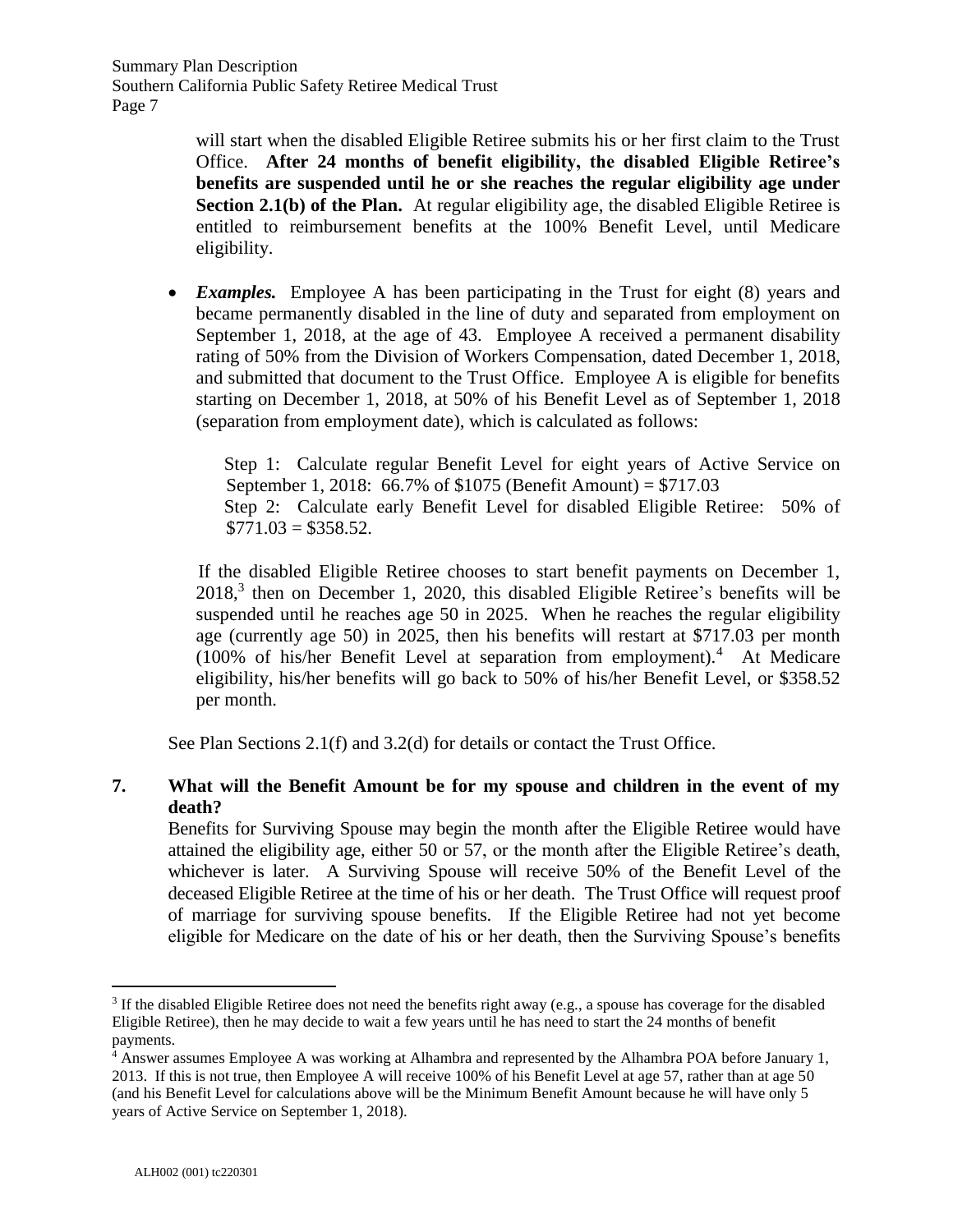will be reduced by 50% on the date that the Eligible Retiree would have attained Medicare eligibility. So, for example, if the Eligible Retiree's Benefit Level was \$1075 at the time of his death at age 57, then the Surviving Spouse will receive \$537.50 per month until the date that the Eligible Retiree would have attained Medicare eligibility. On that date, the Surviving Spouse's benefit will reduce to \$268.75 per month.

If there are only Surviving Children and no Surviving Spouse, they will be entitled to share equally in 100% of the Benefit Level of the deceased Eligible Retiree at the time of his or her death, as long as the Children continue to meet the eligibility requirements, i.e., generally under age 26.

• *Special provision for Spouses of Employees who die in the line of duty.* Beginning immediately upon the Employee's death in the line of duty (as determined by the California Division of Workers' Compensation), the Surviving Spouse and/or Children will receive 50% of the Benefit Level of the deceased Employee (calculated on the date of his or her death), regardless of whether that Employee was eligible for benefits at the time of death. Further, on the date that the deceased Employee would have attained the eligibility age of 50 or 57, the Surviving Spouse and Children will receive 100% of the Benefit Level of the deceased Eligible Retiree, calculated on the date of death. Like all other Surviving Spouse benefits, these Surviving Spouse benefits are reduced by 50% on the date that the deceased Employee would have attained Medicare eligibility.

## **8. Are there benefits for my Domestic Partner in the event of my death?**

No, due to the cost of compliance with federal tax regulations and the required taxation of domestic partner benefits, the Plan does not provide benefits for domestic partners or surviving domestic partners. However, spouse includes any lawful spouse (same or opposite sex). Note that the Trust grants the same rights and benefits to same-sex spouses as it grants to opposite sex spouses. If you are married, please contact the Trust Office to put your spouse's information on file for future benefits.

## **9. How do I submit my claims for benefits? What are the appeal procedures for denied claims?**

To present a claim for benefits under this Plan, Beneficiaries must submit a written claim on a form approved by the Trustees to the Trust Office within 90 calendar days from the end of the plan year in which the Beneficiary paid the Covered Expense at:

> Southern California Public Safety Retiree Medical Trust c/o Benefit Programs Administration 1200 Wilshire Blvd.  $5<sup>th</sup>$  Floor Los Angeles, CA 90017 Phone: (833) 504-3967 Email: scpublicsafety@bpabenefits.com

The Trust encourages you to submit claims and receive reimbursements throughout the plan year. However, the plan year ends on January  $31<sup>st</sup>$ ; so, any remaining claims for Covered Expenses that you paid for in the prior 12 months are due to the Trust Office no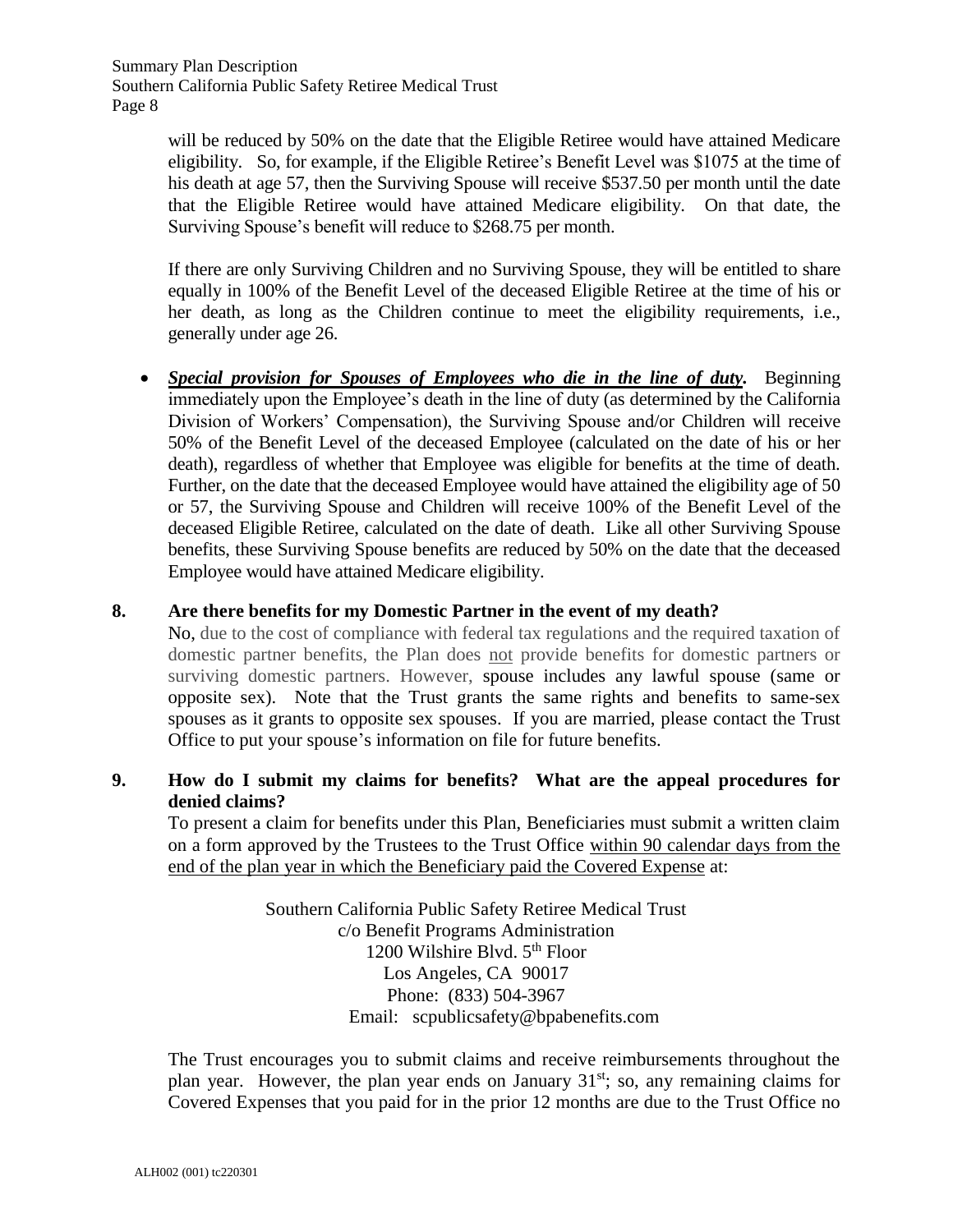later than May  $1<sup>st</sup>$  each year.

Beneficiaries may also make a written request to the Trust Office for an eligibility determination, clarification of rights under the Plan or enforcement of rights under the Plan. Details for claim submission and appeal of claim denial are set forth in Article III, Section 3.5, and Article IV of the Plan. Note that the appeal procedures apply to any complaint that you may have regarding the Plan, i.e., not just a claim denial.

To appeal a claim denial, eligibility determination or response on clarification or enforcement of Plan rights, a Beneficiary must submit a written request to the Trust Office within 181 calendar days after the date of the Trust Office's notification of denial of benefits or determination. The Board of Trustees will hold a hearing on the appeal, and the Beneficiary will be entitled to present his or her position and any evidence in support of his or her appeal at the hearing. The Board of Trustees will then make a decision affirming, modifying or setting aside the Trust Office decision.

## **10. What happens if I have an expense that exceeds my monthly Benefit Level or I do not use my full Benefit Level in one month?**

If a Beneficiary submits a claim for a Covered Expense that is greater than his/her monthly benefit level, then the excess will be carried over and paid in subsequent months, up to his/her monthly Benefit Level, as long as all payments during a plan year do not exceed his/her annual Benefit Level. However, any unused balance of his/her monthly Benefit Level will not be carried over to the next month. For example, if an Eligible Retiree with a monthly benefit level of \$1075 submits a claim for a Covered Expense of \$900, which was paid in January, the Plan will reimburse him for \$900. There is no carryover of the unclaimed \$175 to February. To receive the remaining \$175 Benefit Level from January, the Eligible Retiree must submit another Covered Expense that he/she paid in January.

- **11**. **Is there a time limit for filing a lawsuit against the Trust for benefit payments, etc.?** Yes, there is a limitation period for filing a lawsuit against the Trust for benefit payments, etc. The time limit for a Beneficiary to bring action in federal court pursuant to ERISA Section 502(a) is no later than one year after the exhaustion of administrative remedies (i.e., the appeal process above), which means the date of the written decision by the Board of Trustees on an appeal of a denied benefit claim or other complaint.
- **12. Who pays the costs of evaluating and implementing a Qualified Domestic Relations Order ("QDRO") or Qualified Medical Child Support Order ("QMCSO")?** The Eligible Retiree and ex-spouse pay for the costs of dividing benefits pursuant to a QDRO or QMCSO issued in divorce proceedings. Because these services only benefit the beneficiaries involved, the Trustees have directed the Trust Office to charge the costs of that process to the Eligible Retiree and ex-spouse as a deduction applied to the benefit payments. The costs include, but are not limited to, the following: administrative costs for dividing the benefit level and setting up benefits for the ex-spouse; legal fees for evaluation of the court order and to advise the Trust Office on implementation of a QDRO or QMCSO; and actuarial fees to calculate the benefit level of the ex-spouse. The costs deducted from benefit payments of the Eligible Retiree and ex-spouse may vary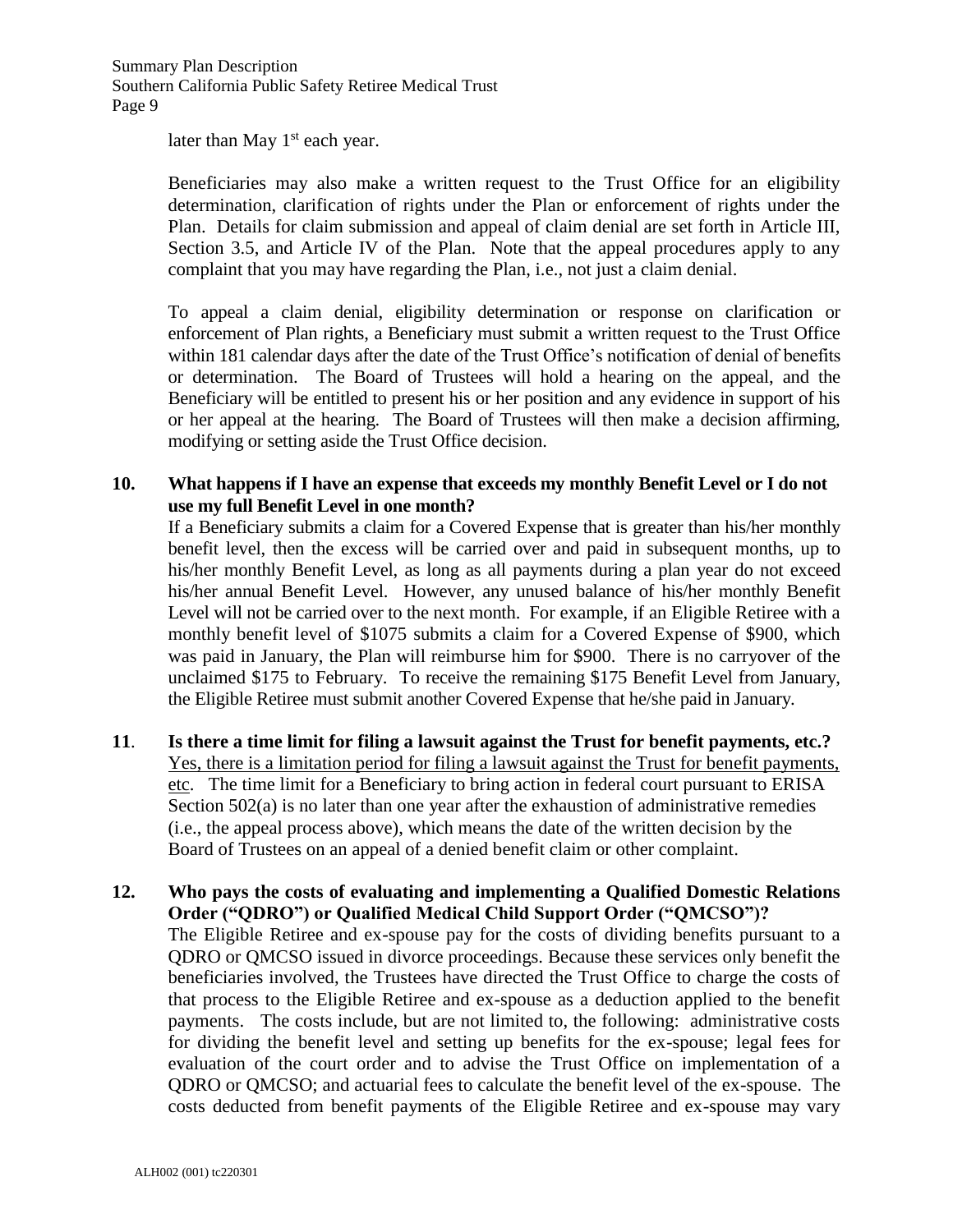Summary Plan Description Southern California Public Safety Retiree Medical Trust Page 10

> from one divorce situation to another and may be spread amongst several months of benefit payments

## **13. What is the Plan Year?**

The Plan year runs from February 1 to January 31.

## **14. What should I do if I change my address, spouse, or children?**

It is the Participant's responsibility to notify the Trust Office of any change in mailing address, spouse or children. Note that it is important to keep this type of information updated with the Trust Office so that notices related to the Plan and benefit payments may be sent to you and/or your Beneficiaries. **Failure to notify the Trust Office of such changes may result in the loss or delay of benefits under this Plan.** 

Please update the Trust Office with any changes to your address or Beneficiaries by contacting the following:

> Southern California Public Safety Retiree Medical Trust c/o Benefit Programs Administration 1200 Wilshire Blvd. 5<sup>th</sup> Floor Los Angeles, CA 90017 Phone: (833) 504-3967 Email: scpublicsafety@bpabenefits.com

**15. What are the circumstances that may result in ineligibility or denial of benefits; or amendment or termination of the Plan?**

Circumstances which may result in disqualification, ineligibility, denial, or the loss of benefits include failure by the Employee or employer to make required contributions, failure to properly submit expense receipts, failure to meet the eligibility requirements, death, or termination of the Plan. Also, note the following events will cause termination of benefits:

- An Eligible Retiree's benefits under this Plan will terminate upon his/her death.
- A disabled Eligible Retiree's benefits under this Plan will be suspended 24 months after the start date of the early 50% disability Benefit Level and then restarted at regular eligibility age.
- A Surviving Spouse's benefits under this Plan will terminate upon his/her death.
- A Surviving Child's benefits under this Plan will terminate upon the loss of Child status. However, if the Child was determined (prior to the death of the Eligible Retiree) to be emotionally, mentally, or physically incapacitated by a court, then the Child is entitled to benefits under this Plan for the duration of his or her lifetime.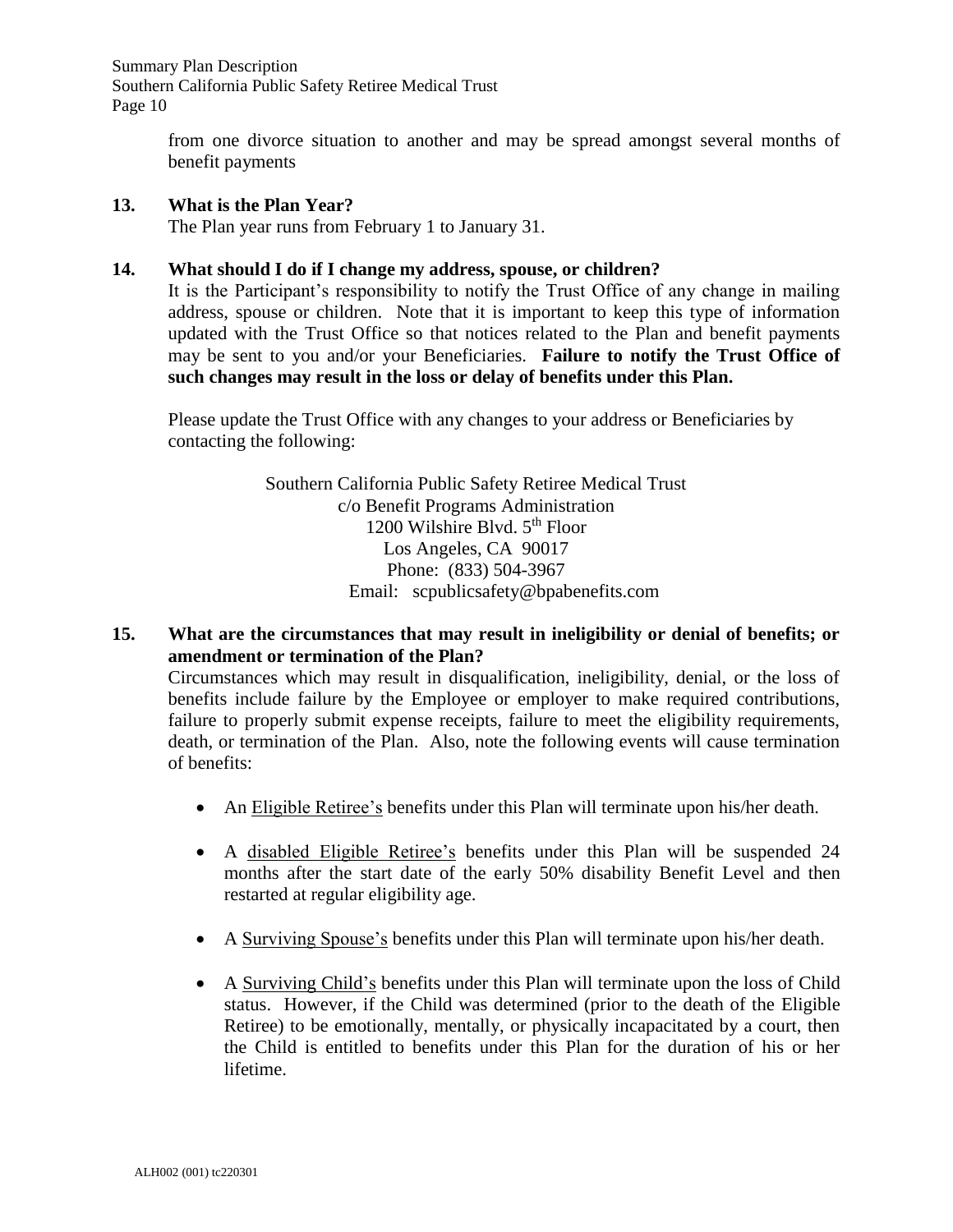The individual Benefit Level and Benefit Amount may be modified or terminated pursuant to Article VI of the Plan and such changes may apply to some or all current and/or future Beneficiaries. In the event of termination of the Plan, assets of the Plan which remain after payment of expenses associated with termination will be allocated and distributed to the Beneficiaries in accordance with Section 501(c)(9) of the Internal Revenue Code.

## **16. Can I assign my benefits and rights under the Plan to a medical provider or other entity?**

No, the Trust Office will pay benefits only to a Beneficiary. As a Beneficiary, you determine what Covered Expenses you will submit to the Plan for payment. The Plan will not honor any attempt to transfer any of your benefits or rights under the Plan to another entity, and the Plan will not approve any claim or request received from an individual or entity who is not a Beneficiary of the Plan. Details of this restriction are in Plan Section 3.6. (There is an exception for incompetent Beneficiaries with a court appointed representative. See Plan Section  $3.5(g)$ ).

## **17. What are the names and addresses of the Trustees?**

**Trustees:** Debbie Gomez (Chairperson) Benjamin Yang (Vice Chairperson) John Stone (Secretary) Russell Rongavilla Robert Torrance

## **Police Management Association Liaison:** Eddie Elizalde

**Address:** Board of Trustees Southern California Public Safety Retiree Medical Trust c/o Alhambra Police Officers' Association P.O. Box 7339 Alhambra, CA 91802

## **18. Is there any other information about this I should know?**

## **A. The name of the Plan and Trust.**

This Plan is known as the "Medical Expense Reimbursement Plan of the Southern California Public Safety Retiree Medical Trust, restated February 1, 2014," and as amended from time to time thereafter (the "Plan"). The Plan is funded through the Southern California Public Safety Retiree Medical Trust (the "Trust"), which is governed by the "Trust Agreement Governing the Southern California Public Safety Retiree Medical Trust," effective February 1, 2006, and as amended from time to time thereafter (the "Trust Agreement"). For a copy of the Plan or Trust Agreement, contact the Trust Office.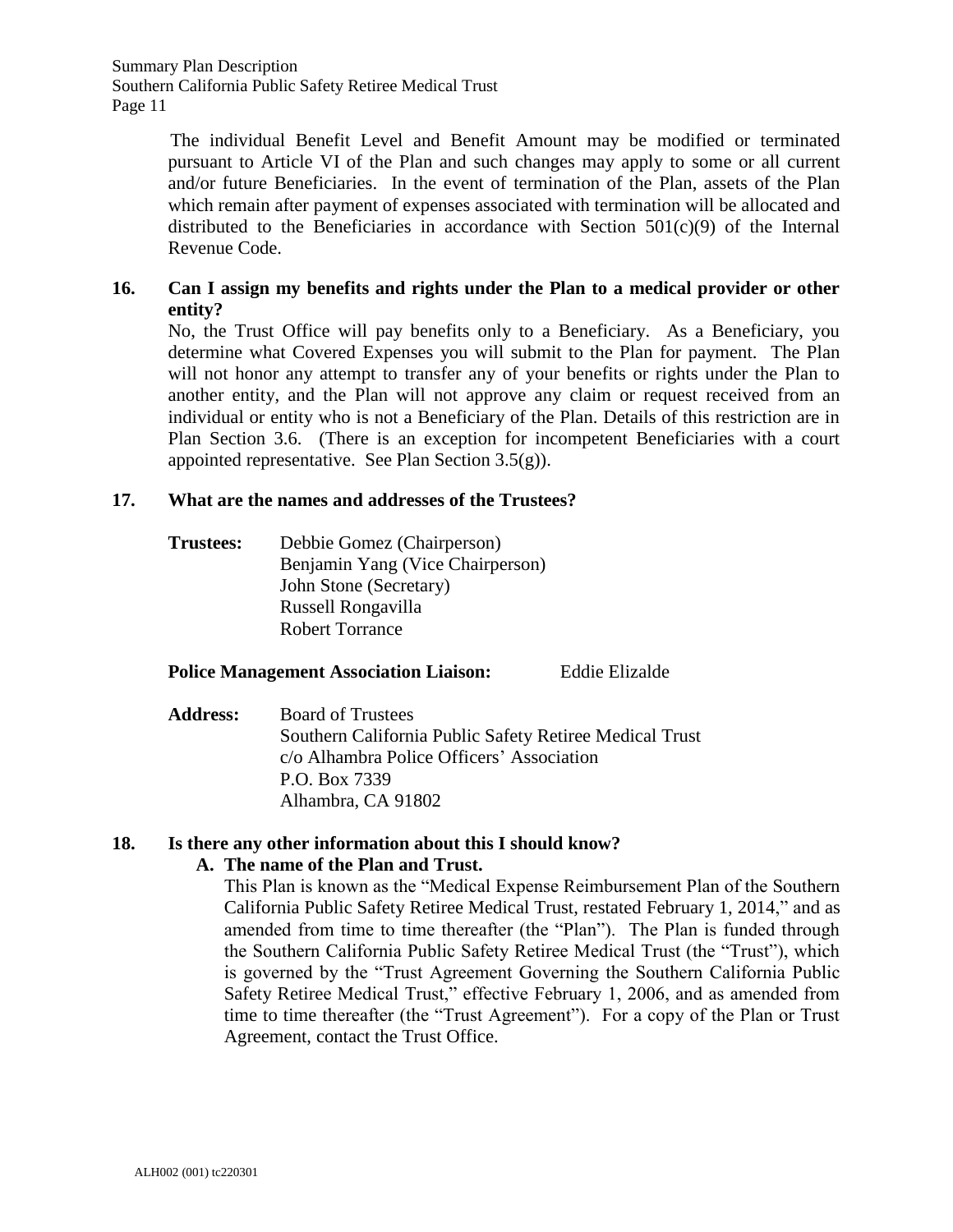## **B. The name and address of the employee organization that established this Plan.**

The Plan was established by the Alhambra Police Officers' Association. The address of the Association is:

Alhambra Police Officers' Association 211 First Street Alhambra, CA 91801

## **C. The identification numbers of the Trust and Plan.**

The Employer Tax Identification Number assigned to the Trust by the Internal Revenue Service is EIN 20-6815931.

The Plan number is 501.

#### **D. The type of plan.**

The Plan is a welfare benefit plan providing health insurance premium and medical expense reimbursement benefits to retirees. Beneficiaries may refer to Internal Revenue Service Publication 502, or check with the Trust Office to determine if a premium and/or medical expense is a permissible reimbursement under the Plan.

#### **E. The type of administration/trust office.**

The Plan is administered by the Board of Trustees of the Southern California Public Safety Retiree Medical Trust. The Board has retained the services of a contract administrator to assist in recordkeeping, claims payments, etc. The contact information of the Trust Office is:

Southern California Public Safety Retiree Medical Trust c/o Benefit Programs Administration 1200 Wilshire Blvd.  $5<sup>th</sup>$  Floor Los Angeles, CA 90017 Phone: (833) 504-3967 Email: scpublicsafety@bpabenefits.com

#### **F. The identity of the Plan Administrator.**

The fiduciary of the Plan (known under federal law as the "Plan Administrator") is the Board of Trustees of Southern California Public Safety Retiree Medical Trust. The Board has retained the services of a contract administrator (the "Trust Office" to assist in recordkeeping, claims payments, etc. You may contact the Board of Trustees in care of the Trust Office.

**G. The existence of a bargaining agreement that addresses this Plan and Trust.** The Plan is maintained pursuant to a document entitled: "Memorandum Between the City of Alhambra and the Alhambra Police Officers' Association" ("MOU"), which requires contributions to the Trust, and applicable successor agreements.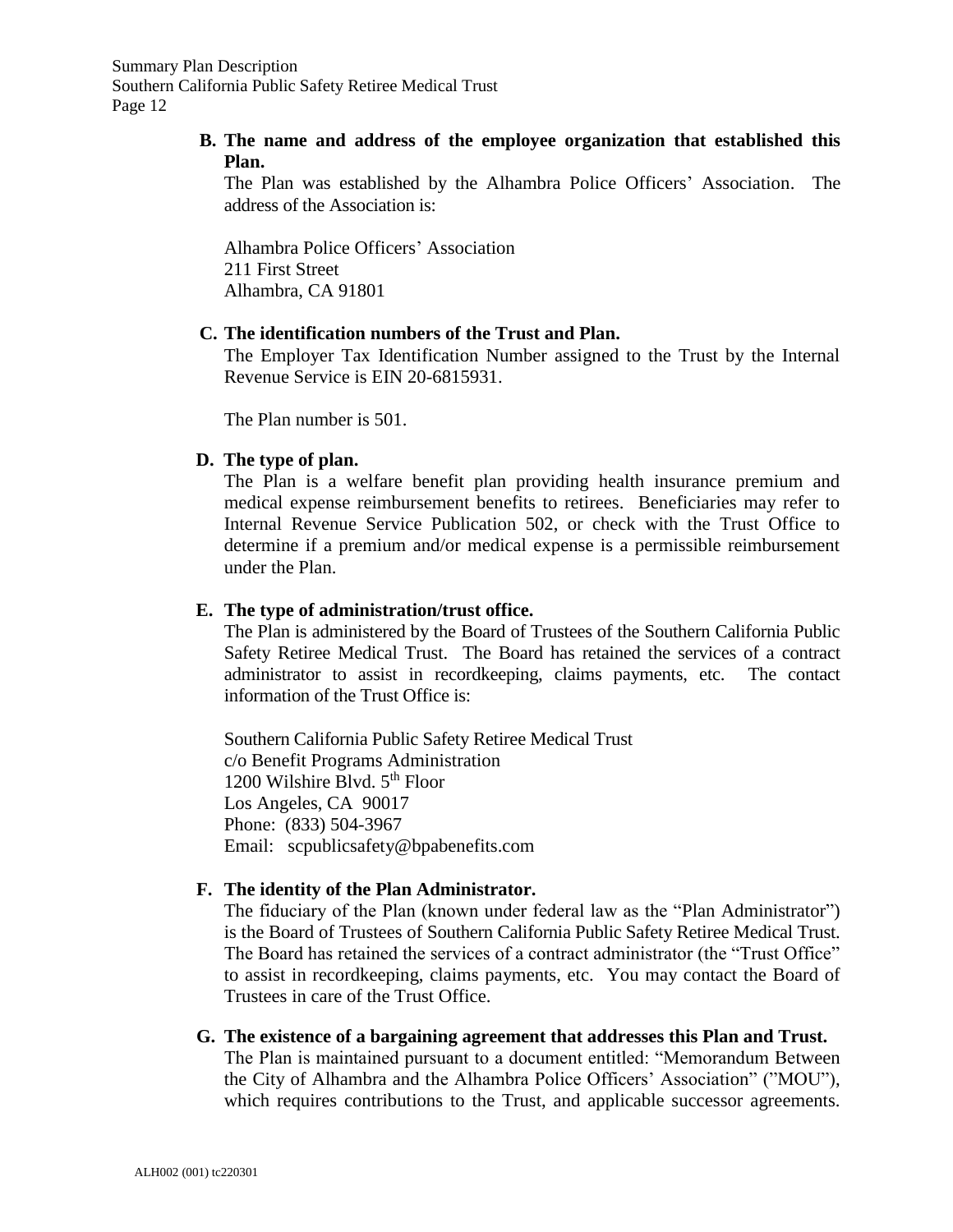Summary Plan Description Southern California Public Safety Retiree Medical Trust Page 13

> Beneficiaries of the Plan (i.e., Employees, Eligible Retirees, Surviving Spouses, and Children), as defined in the Plan and Trust documents, may obtain copies of the MOU upon written request to the Plan Administrator. Further, the MOU is available for examination by Beneficiaries at the Trust Office. The Trustees may impose a reasonable charge to cover the cost of providing copies of the MOUs. Beneficiaries may wish to inquire as to the amount of the charges before requesting copies.

## **H. Family Medical Leave Act (FMLA).**

Please contact the Trust Office and/or your Employer if you would like to take advantage of your right to self-pay contributions under the federal Family and Medical Leave Act ("FMLA"). For example, an Employee may be eligible to self-pay during FMLA leave for one of the following reasons:

❖ For the birth and care of a newborn child of the Employee;

❖ Placement with the Employee of a child for adoption or foster care;

 $\mathbf{\hat{P}}$  To care for an immediate family member (spouse, child, or parent) with a serious health condition; and

❖ To take medical leave when the Employee is unable to work because of a serious health condition.

There are more reasons.

## **I. Uniformed Services Employment and Reemployment Rights Act (USERRA).**

Please contact the Trust Office if you are a veteran leaving to, or returning from, active duty and would like to take advantage of your right to self-pay contributions under USERRA.

## **J. Consolidated Omnibus Budget Reconciliation Act (COBRA).**

For a description of your rights under COBRA, please see the General COBRA Notice, provided at the end of this Summary Plan Description. Also, if you would like to request a copy of the General COBRA Notice, please contact the Trust Office.

## **K. The source of contributions to the Trust.**

Contributions to the Plan are made by the City of Alhambra based on the Memorandum of Understanding between the Alhambra Police Officers Association and the City. Under special circumstances (e.g., COBRA), former Employees and Beneficiaries may make self-payment contributions.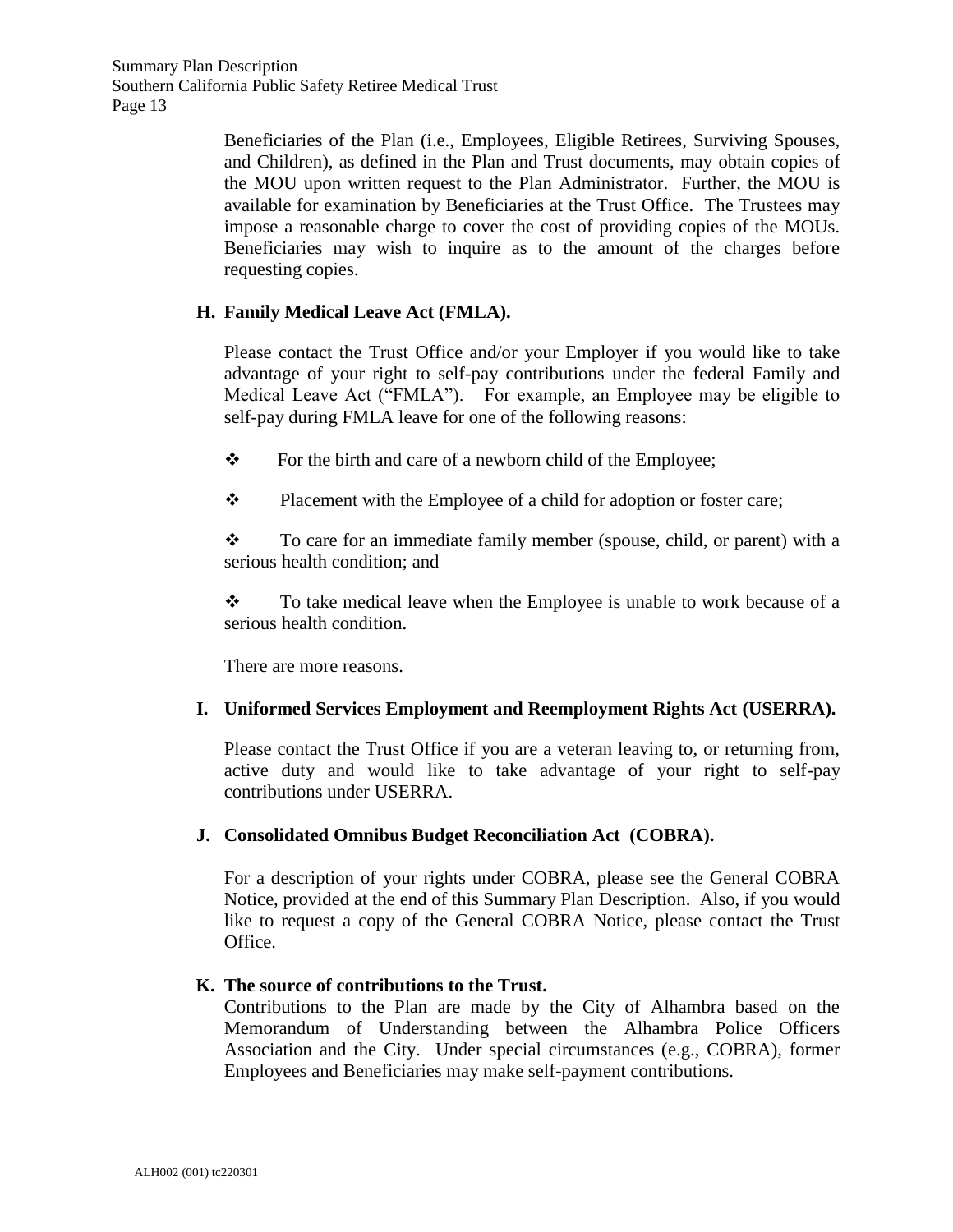## **L. The method that is used for the accumulation of assets.**

Contributions are received by and held in trust by the Trust and are invested with the assistance of a professional investment manager, utilizing investment policies and methods consistent with objectives of this Plan and Employee Retirement Income Security Act of 1974 (ERISA) requirements.

**M. The procedures governing Qualified Medical Child Support Order Determinations (QMCSO).**

Beneficiaries can obtain, without charge, a copy of such procedures from the Trust Office.

## **N. The name and address of the agent for service of process.**

Each member of the Board of Trustees is an agent for purposes of accepting service of legal process on behalf of the Plan. Service of legal process may be made upon a Trustee or the Trust Office. See address above in Question 14(E).

#### **O. Statement of Legal Rights.**

• Rights of Plan Participants. Beneficiaries of the Southern California Public Safety Retiree Medical Trust are entitled to certain rights and protection under the federal Employee Retirement Income Security Act of 1974 (ERISA). ERISA provides that all Plan participants shall be entitled to:

Examine without charge at the Plan Administrator's office and at other specified locations, such as worksites and union halls, all documents governing this Plan, including collective bargaining agreements, insurance contracts and a copy of the latest annual report filed by the Plan with the U.S. Department of Labor, and available at the Public Disclosure Room of the Employee Benefits Security Administration.

Obtain upon written request to the Plan Administrator, copies of documents governing the operation of this Plan, including insurance contracts, collective bargaining agreements, a copy of the latest annual report, and an updated Summary Plan Description. The Plan Administrator may make a reasonable charge for the copies.

Receive a summary of the Plan's annual financial report. The Plan Administrator is required by law to furnish each enrollee with a copy of this summary annual report.

If there is a cessation of contributions to the Plan as a result of a COBRA qualifying event, you or your dependents may have to continue such contributions by self-payment. Review the General COBRA Notice and the Plan, Sections 2.2(b) and 2.2(c), for rules governing your COBRA continuation coverage rights.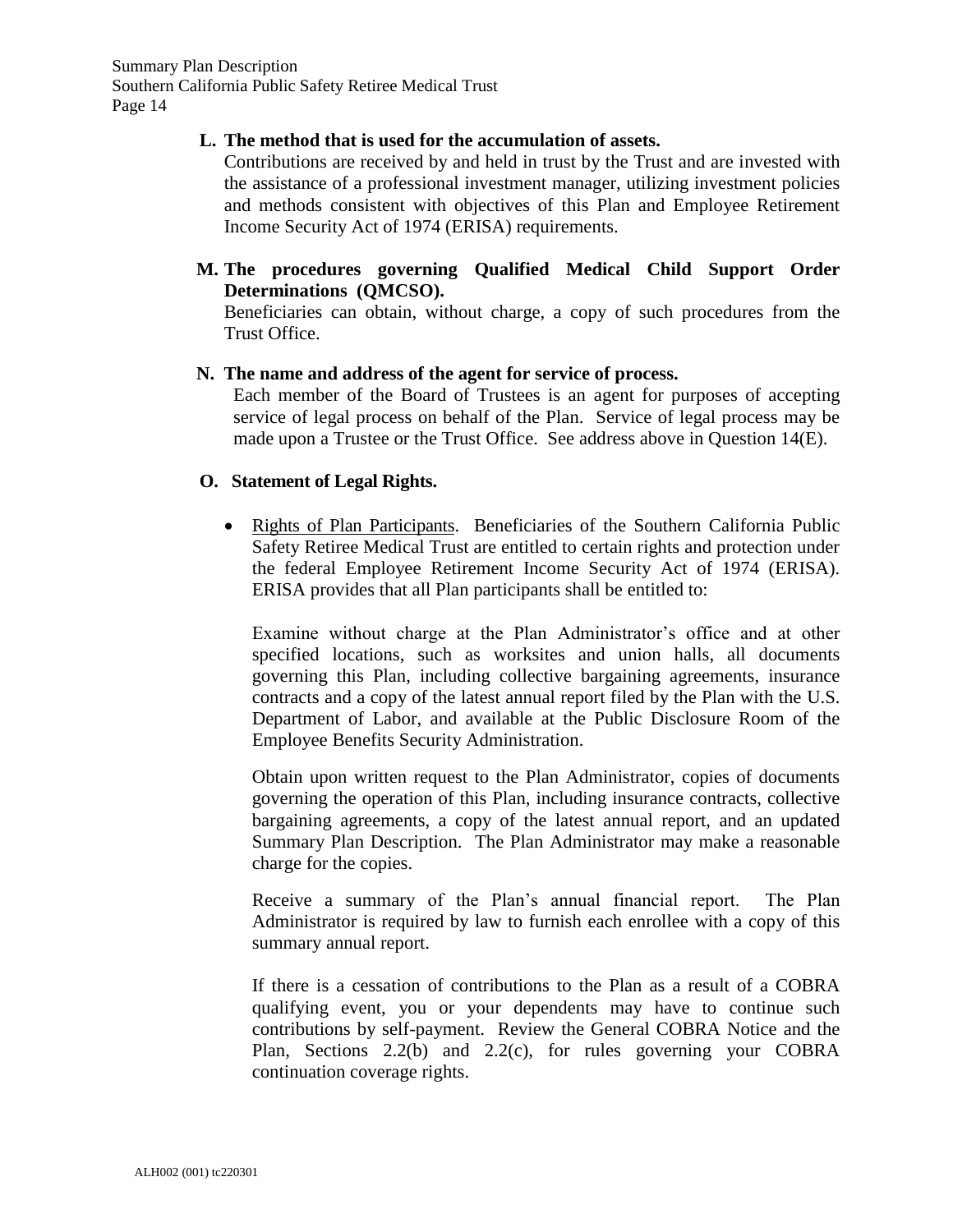• Prudent Actions by Plan Fiduciaries. In addition to creating rights for Trust beneficiaries, ERISA imposes obligations upon the persons who are responsible for the operation of this employee welfare benefit plan.

These persons who operate your Plan and Trust are called "fiduciaries" in the law. Fiduciaries must act solely in the interest of the Plan Beneficiaries and they must exercise reasonable prudence in the performance of their Plan and Trust duties. Fiduciaries who violate ERISA may be removed and required to make good any losses they have caused the Trust. No one, including an employer, may fire or otherwise discriminate against members to prevent them from obtaining a welfare benefit or exercising their rights under ERISA.

• Enforce Your Rights. If a claim for a welfare benefit is denied or ignored, in whole or in part, Beneficiaries have a right to know why this was done, obtain copies of documents relating to the decision without charge, and to appeal any denial, all within certain time schedules.

Under ERISA there are steps that can be taken to enforce the above rights. For instance, if you request a copy of Plan documents or the latest annual report from the Plan and do not receive them within thirty (30) days, you may file suit in a federal court. In such a case, the court may require the Plan Administrator to provide the materials and pay you up to \$110 a day until you receive the materials, unless the materials were not sent because of reasons beyond the control of the Administrator. If you have a claim for benefits which is denied or ignored, in whole or in part, you may file suit in a state or federal court after exhausting the Plan's administrative procedures. If a Plan fiduciary misuses the Plan's money or if you are discriminated against for asserting your rights, you may seek assistance from the U.S. Department of Labor or you may file suit in a federal court. The court will decide who should pay court costs and legal fees. If you are successful, the court may order the person you have sued to pay these costs and fees. If you lose, the court may order you to pay these costs and fees, for example, if the court finds your claim to be frivolous.

• Assistance with Your Questions. If you have any Questions about this Plan, you should contact the Plan Administrator. If you have any Questions about this statement or about your rights under ERISA or if you need assistance in obtaining documents from the Plan Administrator, you should contact the nearest office of the Employee Benefits Security Administration, U.S. Department of Labor, listed in your telephone directory, or the Division of Technical Assistance and Inquiries, Employee Benefits Security Administration, U.S. Department of Labor, 200 Constitution Avenue N.W., Washington, D.C. 20210. You may also obtain certain publications about your rights and responsibilities under ERISA by calling the publications hotline of the Employee Benefits Security Administration at (866) 444-EBSA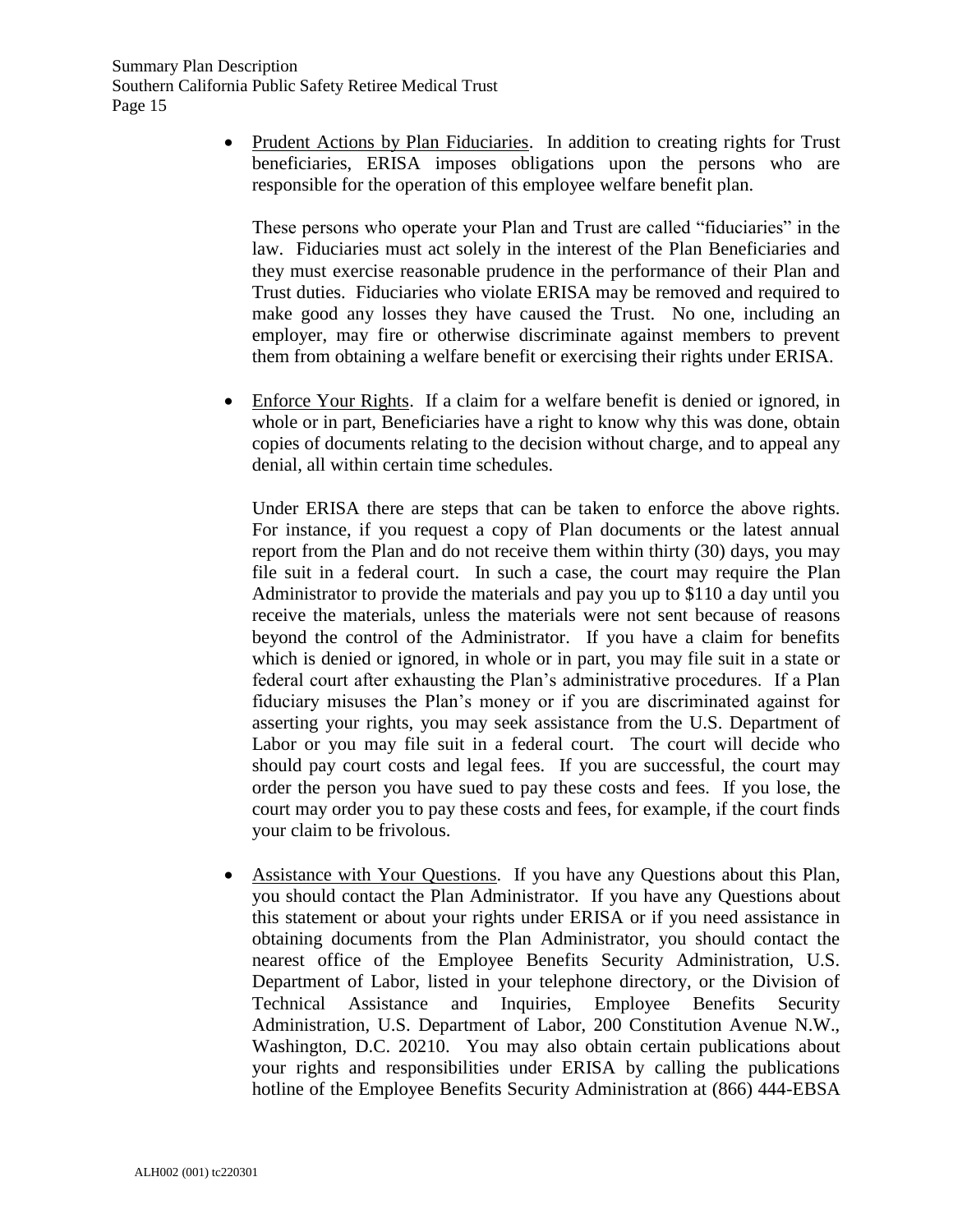Summary Plan Description Southern California Public Safety Retiree Medical Trust Page 16

(3272).

• Privacy Rights. The federal Health Insurance Portability and Accountability Act of 1996 (HIPAA) requires special precautions of health benefit plans to protect the privacy of "protected health information." In the course of providing benefit to you under this Plan, the Trust Office may acquire protected health information. Accordingly, the Plan has developed procedures to restrict access to protected health information to persons who need to know it in order to process, complete, or administer the Plan benefits. If you would like more details about your privacy rights, please contact the Trust Office.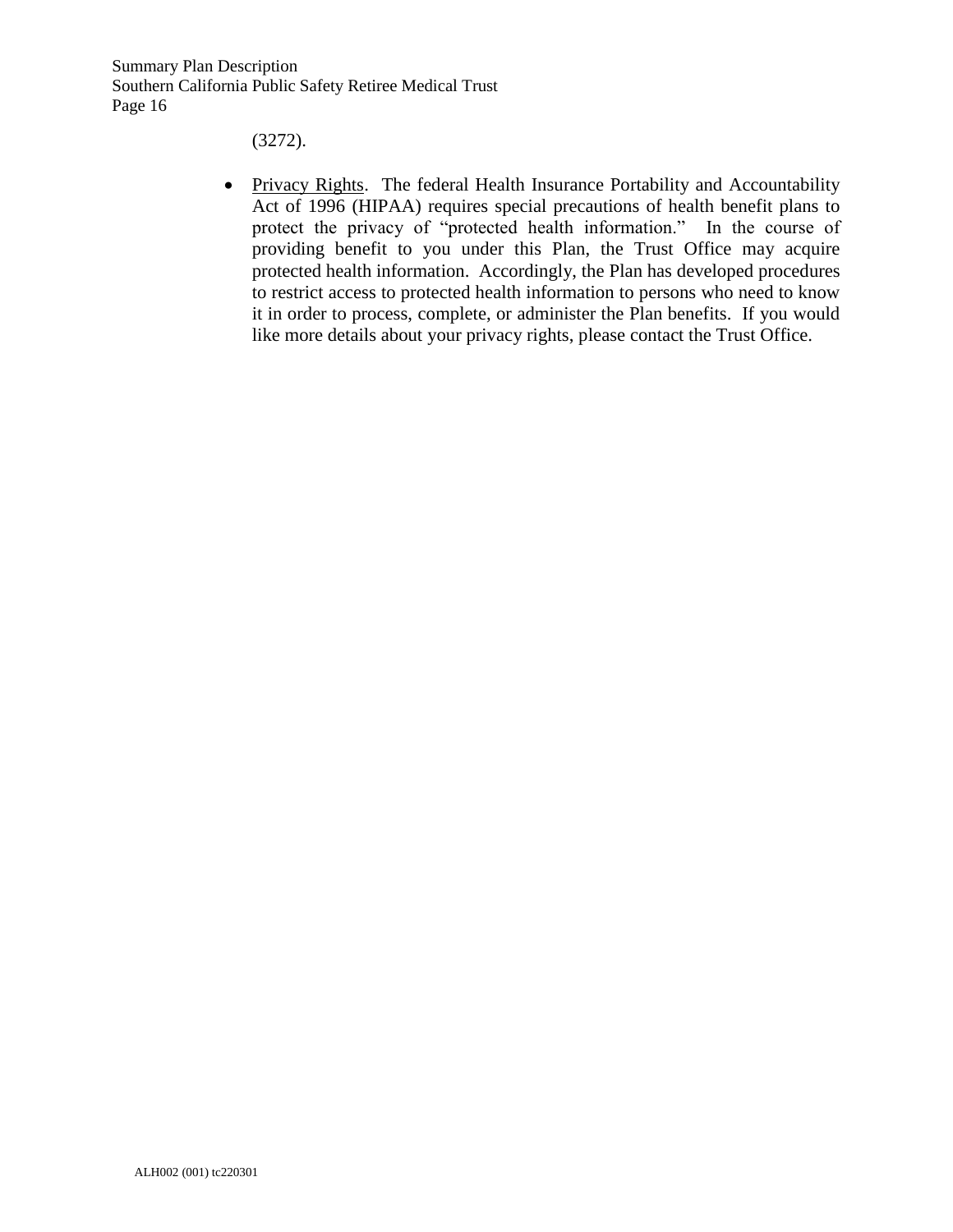#### **SOUTHERN CALIFORNIA PUBLIC SAFETY RETIREE MEDICAL TRUST**

## **COBRA GENERAL NOTICE**

#### **<< IMPORTANT COBRA INFORMATION >> THIS COBRA INFORMATION WILL INFORM YOU OF YOUR RIGHTS AND OBLIGATIONS UNDER COBRA. YOU AND YOUR SPOUSE SHOULD TAKE THE TIME TO READ THIS CAREFULLY.**

Under this type of health plan, i.e., a retiree medical expense reimbursement plan, COBRA benefits mean the right to continue contributions to the Trust, in order to obtain certain Plan benefits after retirement. This Plan gives the Employee (or family member) the right to selfpay contributions into the Trust, which were formerly paid pursuant to a collective bargaining agreement or other special agreement while the Employee was working. If you have questions regarding the eligibility requirements under the Plan, or are in doubt about the application of COBRA under this Plan, please contact the Trust Office.

**It is important to note that the type of continuation coverage under this Plan is unusual. Under this Plan, self-paid contributions (if sufficient, as explained below) would entitle the Qualified Beneficiary to reimbursement of a portion of your health medical expense costs after retirement, 5 rather than health benefits immediately following active employment. That is, this Plan is for retiree health benefits, not benefits soon after termination of active employment.**

**1. COBRA Generally.** You are a participant in the "Medical Expense Reimbursement Plan" (hereafter the "Plan") of the Southern California Public Safety Retiree Medical Trust (hereafter the "Trust"), which provides reimbursement towards certain medical expenses, as defined in the Plan, after retirement. Continued participation in any health plan is a right governed by a federal law called the Consolidated Omnibus Budget Reconciliation Act of 1985, commonly known as "COBRA."<sup>6</sup>

**THIS NOTICE GENERALLY EXPLAINS YOUR RIGHTS AND OBLIGATIONS UNDER COBRA, WHEN THE RIGHT TO SELF-PAYMENT OF CONTRIBUTIONS UNDER COBRA MAY BECOME AVAILABLE TO YOU AND WHAT YOU NEED TO DO TO PROTECT YOUR RIGHT TO MAKE COBRA SELF-PAYMENTS. YOU AND YOUR SPOUSE SHOULD TAKE THE TIME TO READ THIS CAREFULLY**

<sup>&</sup>lt;sup>5</sup> In a typical health plan, the COBRA right entitles the Employee to self-pay contributions to continue to receive health coverage immediately following loss of employment. In contrast, this Plan does not pay coverage to terminated Employees until retirement. The Plan accepts contributions during active employment, which are held by the Trust and will be used by Employees to purchase health coverage after retirement. In the event of the Employee's death, generally, payments to the Surviving Spouse will commence the month after the Employee would have attained age 53.

<sup>6</sup> Public Law 99-272, Title X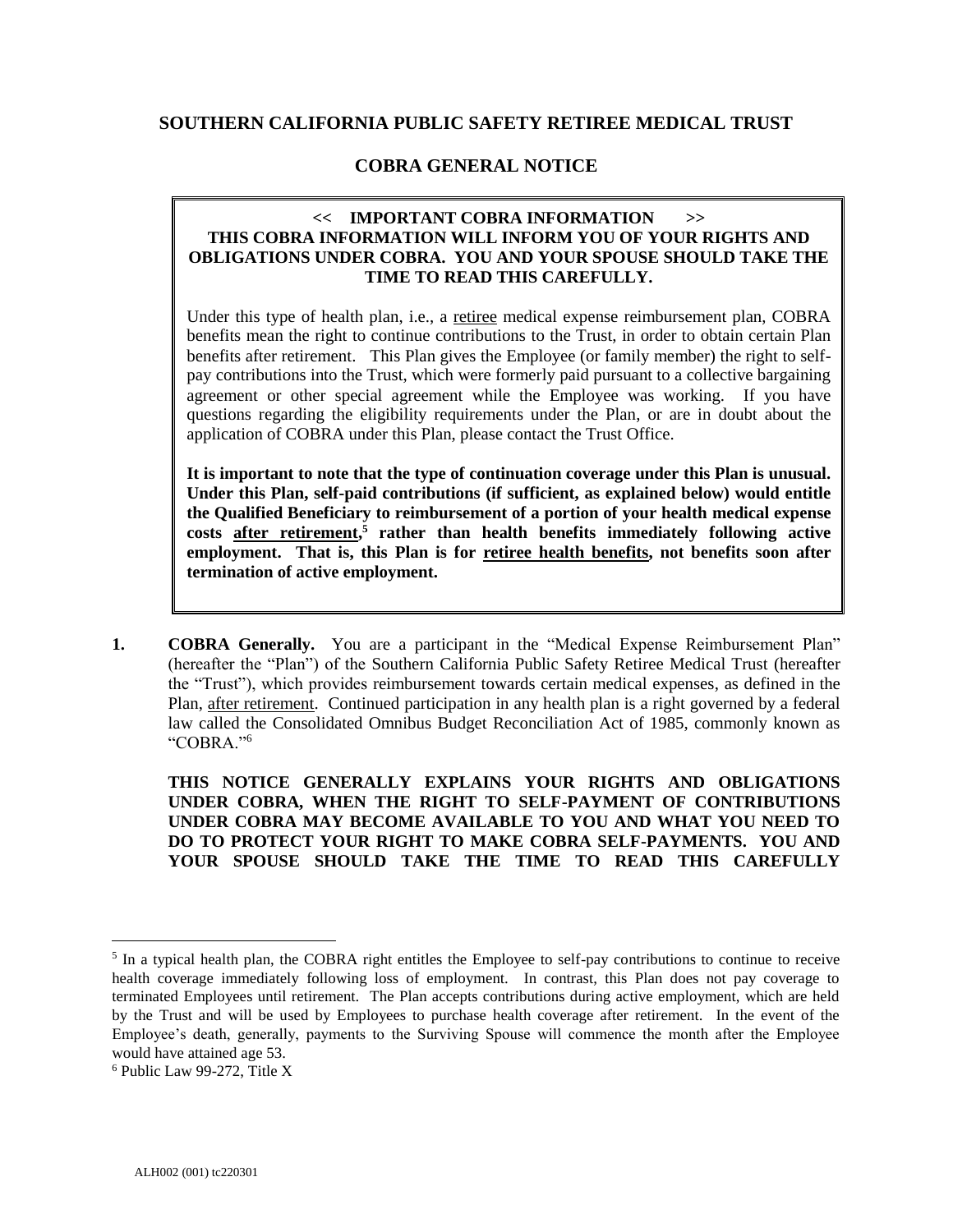#### **2. COBRA Coverage Means the Right to Self-Pay Continued Contributions to Plan for Benefits After Retirement.**

A. The Application of COBRA to this Plan. Under this Plan, COBRA continuation coverage is the right to continue contributions to the Trust by self-payment, when contributions to the Trust would otherwise have ceased because of a certain life event known as a "Qualifying Event." After a Qualifying Event, the Plan must offer each person who is a "Qualified Beneficiary" the COBRA right to self-pay contributions, which were formerly being forwarded pursuant to a collective bargaining agreement or special agreement. By offering a Qualified Beneficiary this right, generally, the Plan is offering that individual the ability to increase their benefits from the Plan in one of two ways:

i) The ability to meet eligibility requirements to receive a lifetime<sup>7</sup> monthly reimbursement benefit from the Plan after retirement, which he may not otherwise have been able to meet (see **Section 2(B)** below), and/or

ii) To augment their monthly post-retirement benefit, if the person had already met the eligibility requirement.

You, your spouse, and your Children could become Qualified Beneficiaries if contributions to the Trust on behalf of the covered employee cease due to a Qualifying Event.

B. Plan Eligibility Requirements. To be eligible to receive these medical expense reimbursement benefits after retirement, this Plan requires that the Employee earn at least five (5) years of Active Service as defined in Section 2.2 of the Plan. Therefore, making COBRA selfpayments could make you eligible, depending on how many years of Active Service you have earned at the time of the Qualifying Event.

Also, since the Plan provides for a gradually increasing level of benefits based on the number of years of your contributions, you may be able to increase your monthly Benefit Amount if you make additional contributions. It is important for you to determine whether making these additional contributions makes sense in your particular situation. If you choose to continue making contributions to this Plan, the number of your self-pay contributions is limited to the number allowed by COBRA, as stated in **Section 7** below.

Consequence of Non-Election. If you do not choose to continue contributing to this Plan, and you have not earned at least five years of Active service, you will forfeit any benefits, contributions made, and Active Service earned under this Plan.

C. Widowed spouses and Children. Widowed spouses and Children may also have the right to continue self-payment under certain circumstances. Contact the Trust Office at the address in **Section 5** below for details.

 $<sup>7</sup>$  The Plan is currently written to provide benefits for most Retirees until death. However, this is not guaranteed.</sup> The Trustees reserve the right to modify or terminate benefits as necessary to preserve the financial soundness of the Plan.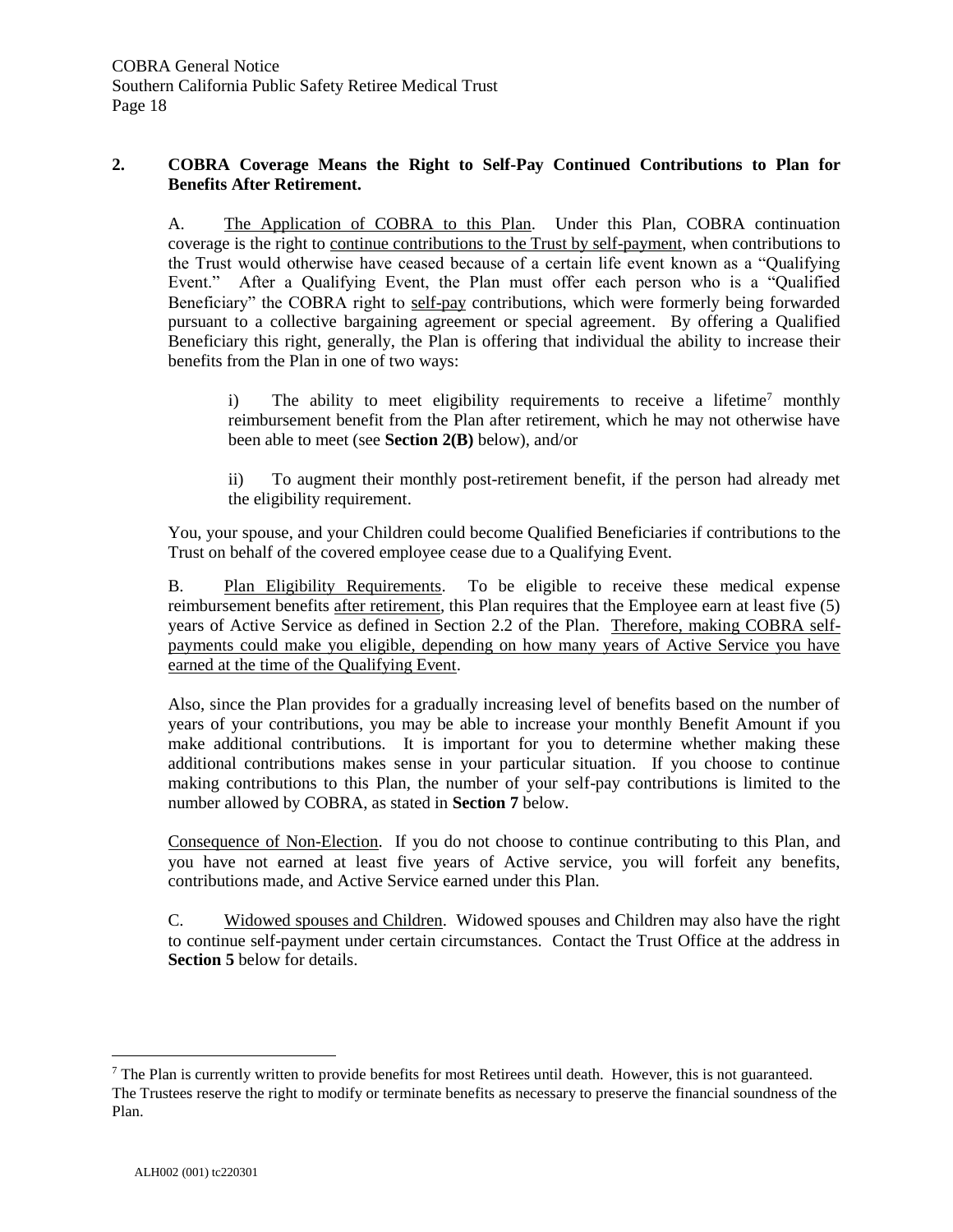#### **3. Qualifying Events and Qualified Beneficiaries.**

A. An Employee as a Qualified Beneficiary. If you are an **Employee,** you will become a Qualified Beneficiary and have the right to self-pay contributions for yourself (and your beneficiaries), if contributions to the Trust on your behalf cease due to any of the following "Qualifying Events":

i) Termination of Employment. Your employment is terminated for any reason other than gross misconduct; or

ii) Reduction of Work Hours. Your hours of employment are reduced.

Either of these Qualifying Events generally gives you the right to continue self-payment of contributions to this Plan.

B. The Spouse as a Qualified Beneficiary. If you are the **spouse of an Employee** covered by this Plan, you will become a Qualified Beneficiary and may have the right to self-pay contributions for yourself if contributions to the Trust on your spouse's behalf cease due to any of the following "Qualifying Events," 8 and provided that the Employee does not elect to self-pay contributions under COBRA\*:

i) Spouse's Death. The death of your spouse; or

ii) Termination of Spouse's Employment. A termination of your spouse's employment (for reasons other than gross misconduct); or

iii) Reduction of Spouse's Work Hours. A reduction in your spouse's hours of employment.

\*Note: Only one member of a family may make self-payment contributions in this type of health plan. If there are multiple Qualified Beneficiaries, for example a former employee and a spouse, you should confer together and decide whether electing to make COBRA selfpay contributions makes sense in your case, and which of you will make the election. It is important to note that due to the nature of this type of Plan, you do not each have independent rights to elect self-payment. This means that only one Qualified Beneficiary can self-pay.

C. Child as a Qualified Beneficiary. If you are a **Child of an Employee** covered by this Plan, you may become a Qualified Beneficiary and have rights to self-pay contributions to this Plan if contributions to the Trust on your parent's behalf cease due to any of the following Qualifying Events,<sup>9</sup> and provided that the Employee parent or spouse does not elect to self-pay contributions under COBRA\*:

i) Death of Parent. The death of the parent who is the Employee; or

<sup>8</sup> Some health plans recognize the following Qualifying Events: 1) your spouse becomes entitled to Medicare benefits (under Part A, Part B, or both) and 2) you become divorced or legally separated from your spouse. However, due to the structure of this plan, these are not recognized Qualifying Events.

<sup>9</sup> Under some plans, a child losing Child status under the plan would be a Qualifying Event, but because of the plan design of this Plan, this event is not a Qualifying Event under this Plan.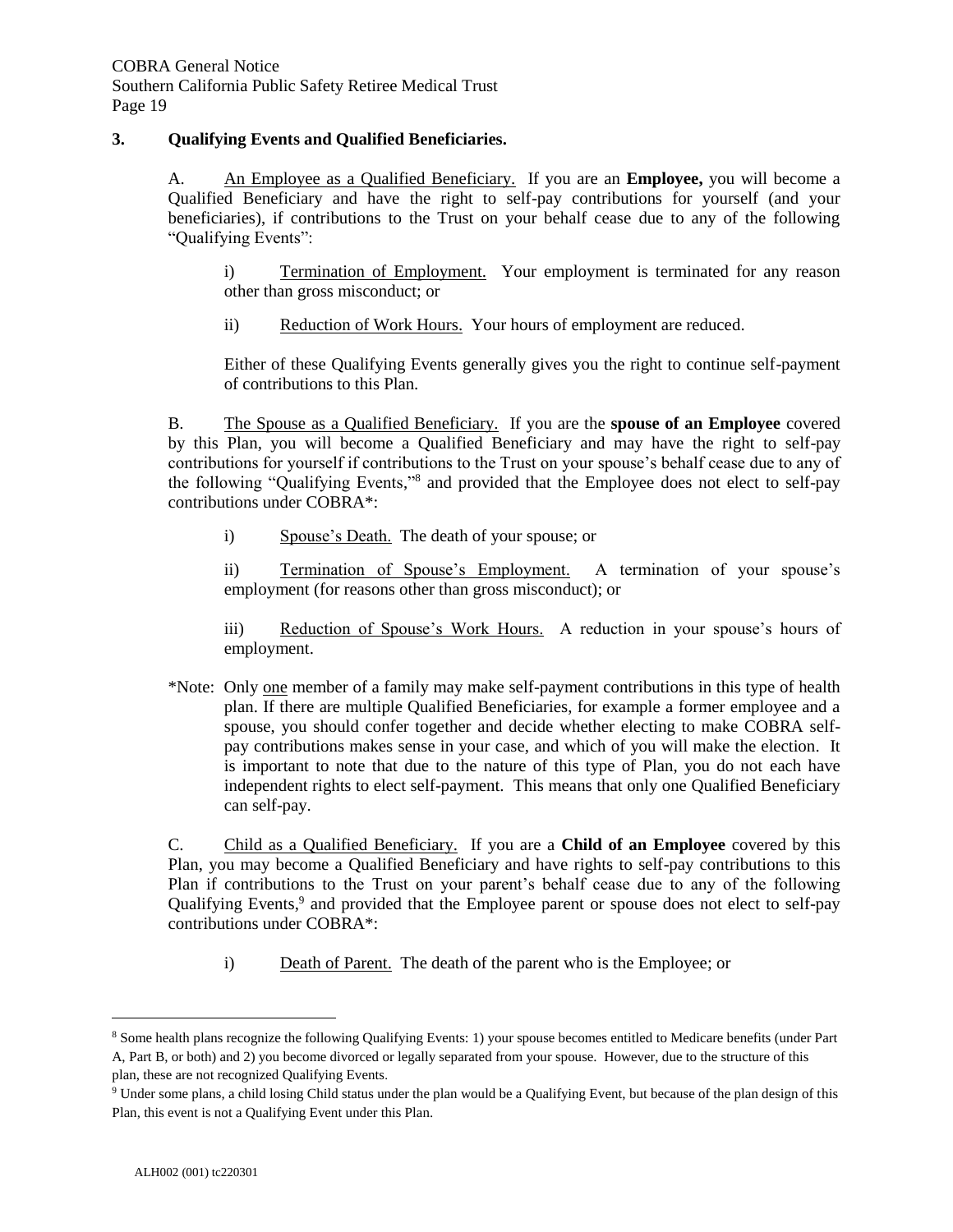ii) Termination of Parent's Employment. The termination of that parent's employment (for reasons other than gross misconduct); or

iii) Reduction of Parent's Work Hours. A reduction in the parent's hours of employment, where neither the employee parent nor spouse elect to self-pay contributions under COBRA.

\*See "Note" under **Section 3(B)** above.

#### **4. Notification of Qualifying Event.**

A. Employer's Notification Responsibility. The Plan will offer the COBRA option to selfpay contributions to Qualified Beneficiaries only after the Plan Administrator has been notified that a Qualifying Event has occurred. When the Qualifying Event is the termination of employment, reduction of hours of employment or death of the employee, your **employer** must notify the Plan Administrator of the Qualifying Event.

B. Qualified Beneficiary's Notification Responsibility. Under COBRA, the **Employee or a family member has the responsibility** to provide written notice, within the time limits described in **Section 4(C)** below, to the Trust Office of the occurrence of any of the following Qualifying Events:

- i) The occurrence of a second Qualifying Event after a Qualified Beneficiary has become entitled to self-pay contributions under COBRA for a maximum period of eighteen (18) months (or twenty-nine (29) months in the case of a disability, as described in **Section 6** below);
- ii) A Qualified Beneficiary is determined by the Social Security Administration to be disabled at any time prior to or during the first sixty (60) days of self-payment contributions; or
- iii) A Qualified Beneficiary, who was determined as disabled is subsequently determined by the Social Security Administration as no longer disabled.

C. Timing Requirements for Qualified Beneficiaries to Notify the Trust Office of Qualifying Events.

i) Qualifying Events Other Than Disability. The period of time for providing notice to the Trust Office for the occurrence of a second Qualifying Event, is **sixty (60) days after** the latest of:

a) *Qualifying Event.* The date that the Qualifying Event occurs; or

b) *Contributions to the Trust Cease.* The date that contributions to the Trust cease or should cease as a result of the Qualifying Event; or

c) *The Date you Receive Notice.* The date that you are informed through this Notice of your responsibility to provide notice to the Trust Office and the Plan's procedures for providing such notice (see **Section 5** below).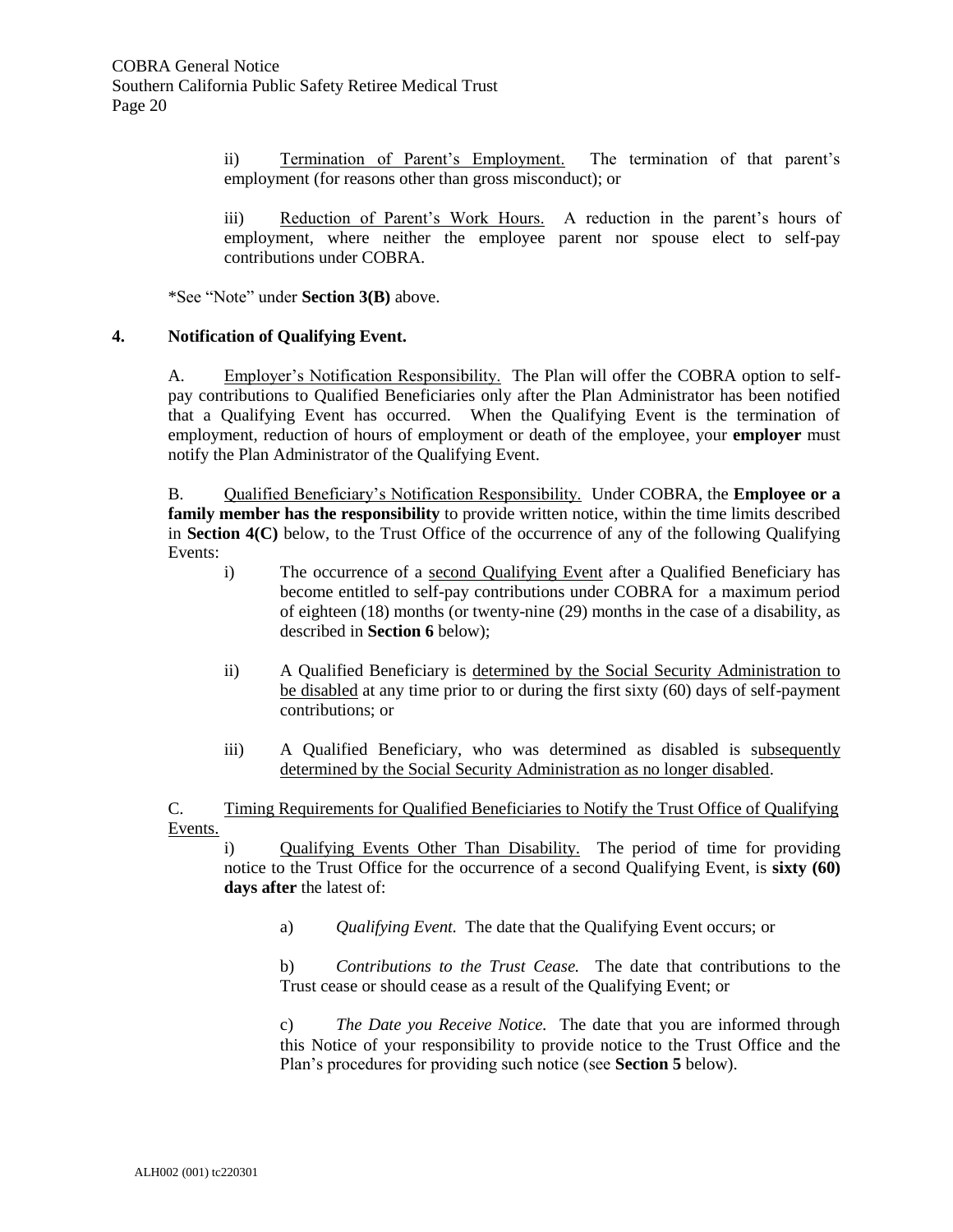ii) Qualifying Event of Disability. The period of time for providing notice to the Trust Office of a disability determination is **sixty (60) days after** the latest of the following events (but no later than the end of the first eighteen (18) months period of self-payment contributions):

a) *Determination by Social Security Administration.* The date of the disability determination by the Social Security Administration;

b) *Disability.* The date that the disability occurs;

c) *Contributions to the Trust Cease.* The date that contributions to the Trust cease or should cease as a result of the Qualifying Event; or

d) *The Date you Receive Notice.* The date that you are informed through this Notice of your responsibility to provide notice to the Trust Office and the Plan's procedures for providing such notice (see **Section 5** below).

iii) Change of Disability Status. The period of time for providing notice to the Trust Office of a change in disability is **thirty (30) days after** the latest of:

a) *Determination by Social Security Administration.* The date the Social Security Administration determines that you are no longer disabled; or

b) *Notice of Responsibility and Procedure.* The date on which you are informed through this Notice of the responsibility to provide notice and the Plan's procedures for providing notice to the Trust Office (see **Section 5** below)

**5. Procedures for Notifying Plan of Qualifying Event**. Subject to the time limits in **Section 4(C)** above, a Qualified Beneficiary must provide written notice of the Qualifying Event(s), described in **Section 4(B)** above, to the Trust Office by either first class mail or facsimile (fax). The contact information for the Trust Office is as follows:

> Southern California Public Safety Retiree Medical Trust c/o Benefit Programs Administration 1200 Wilshire Blvd.  $5<sup>th</sup>$  Floor Los Angeles, CA 90017 Email: [scpublicsafety@bpabenefits.com](mailto:scpublicsafety@bpabenefits.com)

The notice of the Qualifying Event should include:

A. <u>Identifying Information of the Employee and Qualified Beneficiary</u>. The name and social security number of the Employee and of the Qualified Beneficiary;

B. Contact Information of the Filing Beneficiary. The current address and phone number of the Qualified Beneficiary who is filing the notice; and

C. Information Relating to the Qualifying Event. The nature of the Qualifying Event and the date on which the Qualifying Event occurred.

When the Trust is notified that one of these Qualifying Events has occurred, it will, in turn, notify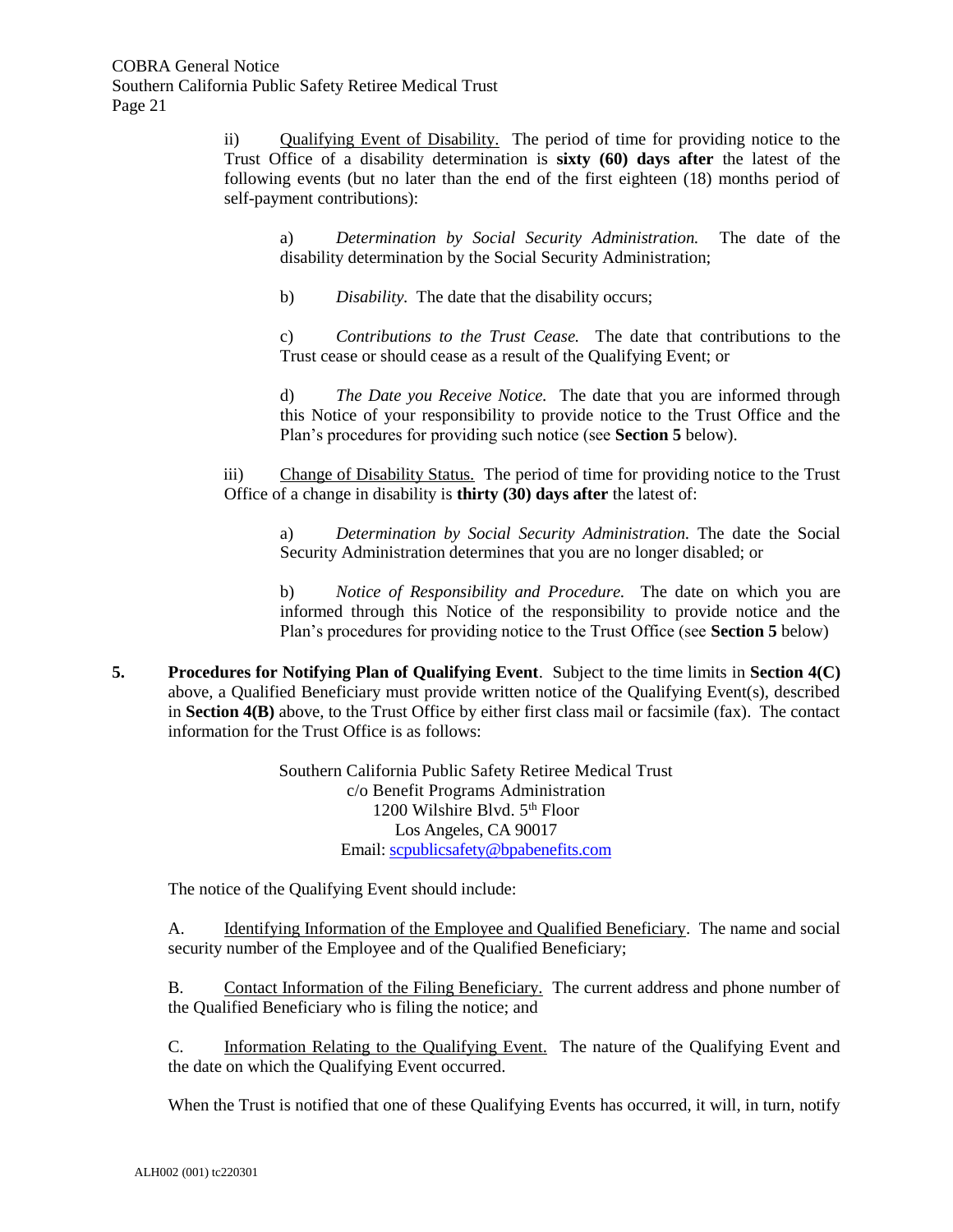you about details concerning your election to continue your contributions to the Trust for the right to receive future benefits.

**6. Maximum Length of COBRA Payments.** Once you have elected to take advantage of your COBRA right to self-pay contributions, your initial payment is due within 45 days of your election. Subsequent periodic payments must be made on a monthly basis and are due on the first of each month, but no later than 30 days following the first of the month. **You will not receive monthly reminders that payment is due.**

A. First Qualifying Event. COBRA continuation coverage is a temporary continuation of self-payment of contributions.

i) 18 month period. When the Qualifying Event is a termination of employment or reduction in hours of employment, the law requires that you be given the opportunity to self-pay contributions for eighteen (18) months.

ii) 36 month period. When the Qualifying Event is death of the covered employee, the COBRA law requires that you be given the opportunity to continue to make contributions to the Trust by self-payment for thirty-six (36) months (three years).

B. Second Qualifying Event Extension (18 month extension of the initial 18 month period)**.**  If a second Qualifying Event, other than termination of employment, occurs during the eighteen (18) month period of self-payment of contributions, the Plan beneficiaries may be eligible to receive an extension of up to eighteen (18) months of self-payment contributions, for a maximum of thirty-six (36) months. See **Sections 4(A)-(C) and 5** relating to notification requirements and procedure in the case of a second Qualifying Event.

C. Disability Extension (11 month extension of the initial 18 month period)**.** If a Qualified Beneficiary under the Plan is determined by the Social Security Administration to be disabled, the Plan beneficiaries may be eligible to self-pay for an additional eleven (11) months, for a total of twenty-nine (29) months. The disability would have to have started at some time before the  $60<sup>th</sup>$ day of the COBRA self-payment contributions and must last at least until the end of the 18-month period of self-payment contributions. See **Sections 4 and 5** relating to notification requirements and procedure in the case of disability.

Please note the cost you pay for the additional eleven (11) months may be approximately 50% higher than the amount of the first eighteen (18) months if the self-payment contributions include a disabled beneficiary and the extension of period for self-payment contributions would not be available in the absence of a disability.

- **7. Termination of COBRA Payments.** The COBRA law provides that your right to continue COBRA payments may be terminated prior to the full self-payment period – eighteen (18), twenty-nine (29), or thirty-six (36) months – for any of the following reasons:
	- A. The Trust no longer maintains the Plan; or
	- B. Your employer no longer contributes to the Plan on behalf of employees; or
	- C. The monthly self-pay contribution to the Trust under COBRA is not paid timely; or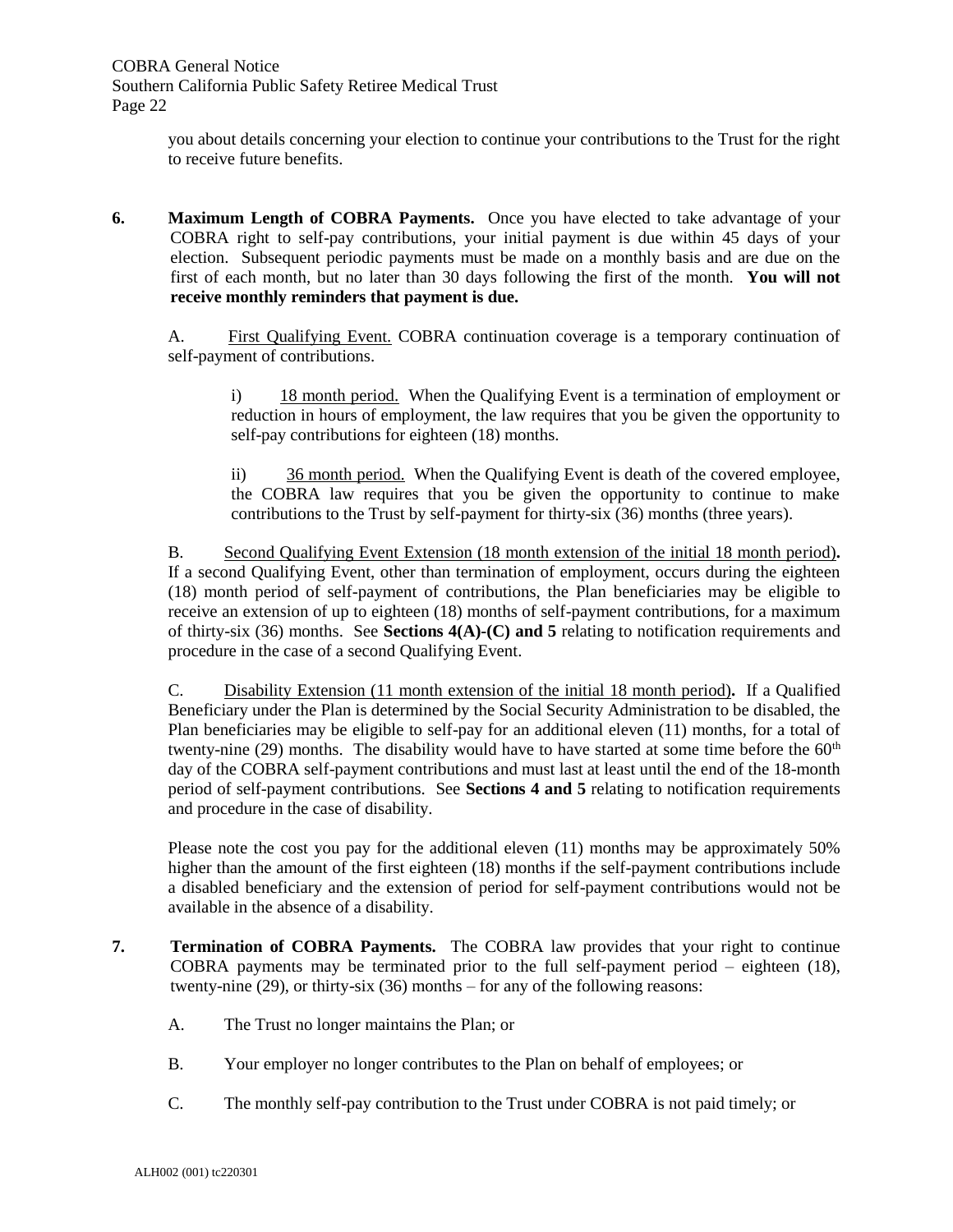D. There has been a final determination that you are no longer disabled if you qualified to make an extra eleven (11) months of self-pay contributions based on disability.

You do not have to show that you are insurable to choose continued participation.

- **8. Refund of Contributions Erroneously Paid.** Any self-paid contributions to the Plan made and accepted in error, shall be refunded to you by the Plan Administrator and shall not confer upon you any rights under the Plan if it is determined that you are ineligible to self-pay contributions. Any Active Service granted based on an erroneous contribution will be rescinded.
- **9. Questions about COBRA.** If you have any questions about the Plan or your COBRA continuation self-payment rights, you should contact the Trust Office at the address and/or phone number appearing below.

Southern California Public Safety Retiree Medical Trust c/o Benefit Programs Administration 1200 Wilshire Blvd. 5<sup>th</sup> Floor Los Angeles, CA 90017 Phone: (213) 406-2380 Toll Free: (833) 504-3967 Email: [scpublicsafety@bpabenefits.com](mailto:scpublicsafety@bpabenefits.com)

For more information about your rights under ERISA, including COBRA, the Health Insurance Portability and Accountability Act (HIPAA), and other laws affecting group health plans, contact the nearest Regional or District Office of the U.S. Department of Labor's Employee Benefits Security Administration (EBSA) in your area or visit the EBSA website at [www.dol.gov/ebsa.](http://www.dol.gov/ebsa)

**10. Address Changes.** In order to protect your family's rights, you should keep the Plan Administrator informed of any changes in marital status or address of yourself and family members.Send all address changes to the Trust Office address stated in **Section 9** above.You should also keep a copy, for your records, of any notices you send to the Plan Administrator.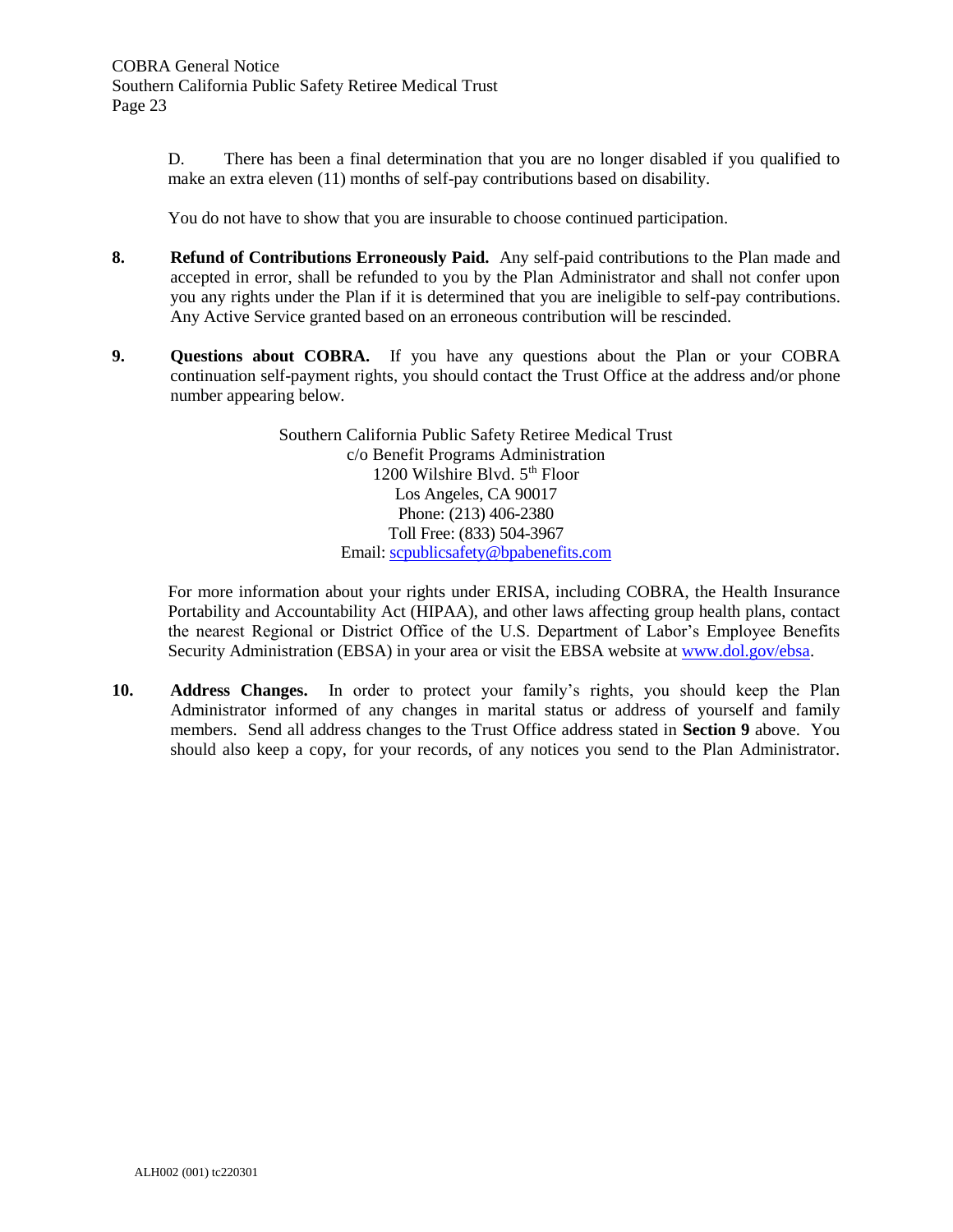## **SOUTHERN CALIFORNIA PUBLIC SAFETY RETIREE MEDICAL TRUST**

#### **NOTICE OF PRIVACY PRACTICES WITH RESPECT TO PROTECTED HEALTH INFORMATION**

**Introduction**: The Health Insurance Portability and Accountability Act of 1996 (HIPAA) contains a Privacy Rule pertaining to information, called protected health information, that identifies a particular individual and relates to the past, present, or future physical or medical condition of the individual, provision of health care to the individual, or payment for the provision of health care to the individual. The Southern California Public Safety Retiree Medical Trust is required to provide you with this Notice describing our duties and your rights with respect to protected health information and the manner in which it may be used or disclosed.

#### **THIS NOTICE DESCRIBES HOW MEDICAL INFORMATION ABOUT YOU MAY BE USED AND DISCLOSED AND HOW YOU CAN GET ACCESS TO THIS INFORMATION. PLEASE REVIEW IT CAREFULLY.**

**I**. **Our Duties Concerning Protected Health Information**: As the administrative agent for the Board of Trustees of the Trust, we are required by law to maintain the privacy of protected health information according to the terms of the Privacy Rule and other applicable laws. We are also required to abide at all times by the terms of this Notice. Your rights and our duties as set forth herein are governed by extensive regulations about which you can obtain further information by contacting the Privacy Contact Officer identified in Section VII of this Notice.

If any applicable state or federal law imposes limitations upon uses and disclosures of protected health information that are more stringent than the limitations imposed under the Privacy Rule, we are required to adhere to those more stringent limitations.

**II**. **Uses and Disclosures for Treatment, Payment, and Health Care Operations**: Except with respect to uses or disclosures that require an authorization as described in Section IV of this Notice, we may use or disclose protected health information for treatment, payment, or health care operations as set forth in Paragraphs  $II(A) - II(D)$ , below, without obtaining your consent. We may elect to obtain your consent to use or disclose protected health information for such purposes, although we are not required to do so. Moreover, such consent shall not be effective to permit a use or disclosure of protected health care information that requires an authorization as described in Section IV of this Notice.

- **A**. For our payment of premium reimbursement claims. Payment includes but is not limited to actions concerning eligibility, coverage determinations (including appeals), and billing and collection. For example, the Trust may inform a provider or insurer whether a Trust beneficiary is entitled to premium reimbursement.
- **B**. For the payment activities of another covered entity or health care provider to whom we disclose the information. For example, the Trust may disclose its payment on a claim to another health plan, to coordinate payment of claims.
- **C**. To another covered entity for health care fraud and abuse detection or compliance or health care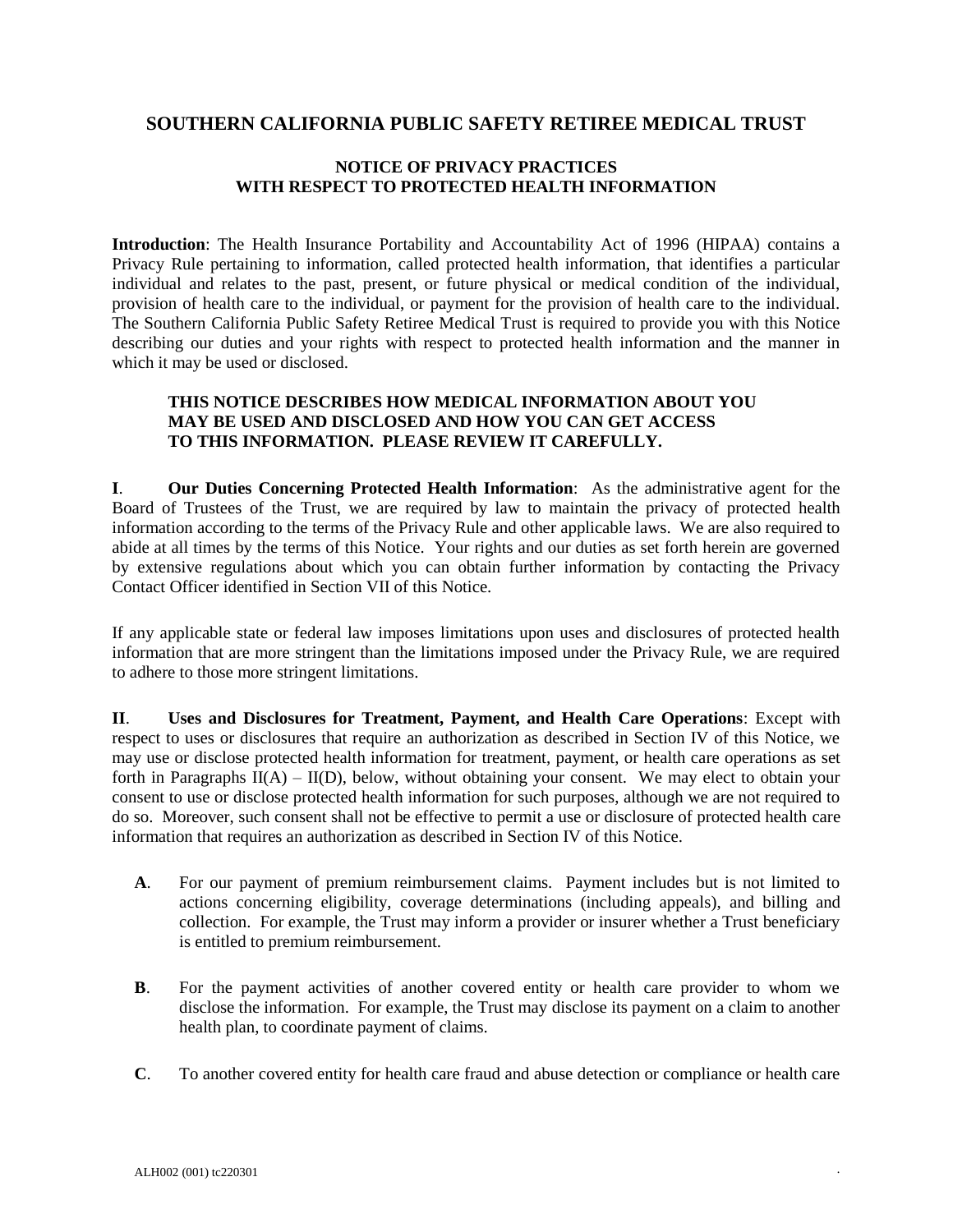operations. For example, the Trust may disclose payment history to another reimbursement plan to investigate, and related functions that do not involve treatment, provided that each entity has or had a relationship with the individual to whom the information pertains and information disclosed pertains to that relationship.

**D.** To disclose protected health information to the Board of Trustees of the Trust, as the plan fiduciary, as necessary for Trust administration. The Board has signed a certification, agreeing not to use or disclose PHI other than as permitted by the Plan documents, or as required by law.

**III**. **Other Uses and Disclosures Permitted or Required Without Authorization**: We may, by complying with the requirements specified in the Privacy Rule, use or disclose protected health information without your written consent or authorization, and without providing you the opportunity to agree or object to such use or disclosure, in the following circumstances:

- **A**. When and to the extent such use or disclosure is required by law.
- **B**. For public health activities or public health oversight authorized by law.
- **C**. When and to the extent required or authorized by law or authorized by you regarding child abuse, neglect, or domestic violence.
- **D**. To the extent authorized by order of a court or administrative tribunal or in response to a subpoena, discovery request, or other lawful process in a judicial or administrative proceeding.
- **E**. For law enforcement purposes, subject to appropriate safeguards, when required by law or by a judicial or administrative order, or in other circumstances involving the provision of information to law enforcement officials for the purpose of locating an individual, determining whether the individual has been the victim of a crime, reporting crime in emergencies, or if the information constitutes evidence of criminal conduct on our premises.
- **F**. For coroners, medical examiners, and funeral directors to perform their legal duties.
- **G**. For procurement, banking, or transplantation of cadaveric organs, eyes, or tissue.
- **H.** For research purposes where there is appropriate documentation of an alteration to or waiver of the individual authorization required for such use or disclosure of protected health information, and the researcher represents that the use of such information is necessary for the research and will be limited as required by the Privacy Rule.
- **I**. To prevent or lessen a serious and imminent threat to health or safety or enable law enforcement authorities to identify or apprehend an individual.
- **J**. For specialized government functions related to military personnel, veteran's benefits, national security, protective services, medical suitability determinations, law enforcement custodial situations, and public benefits programs.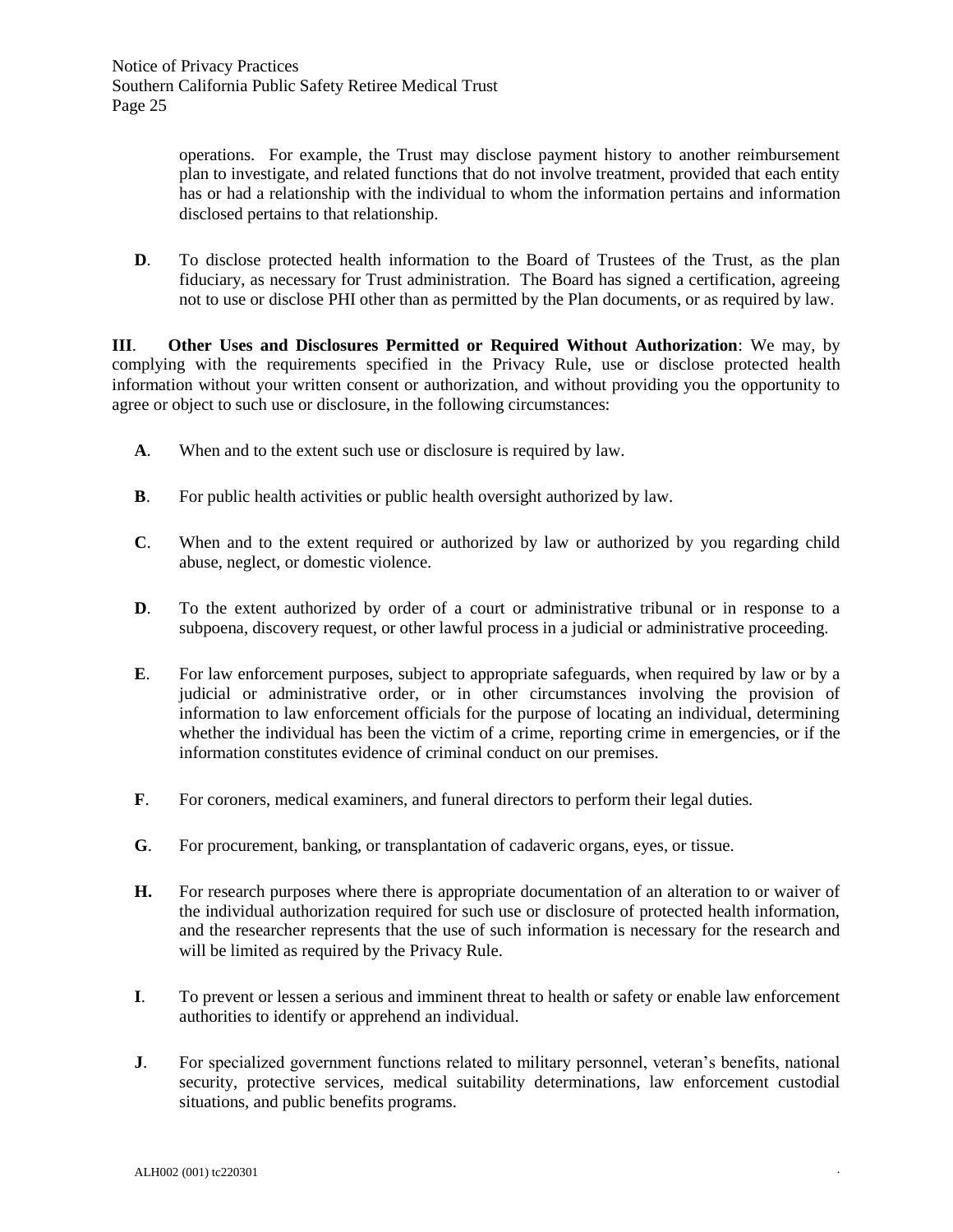Notice of Privacy Practices Southern California Public Safety Retiree Medical Trust Page 26

- **K**. For compliance with workers' compensation and similar programs that provide benefits for work-related injury or illness regardless of fault.
- **L.** De-identified information, i.e., the Trust may disclose a Beneficiary's health information, if it does not identify the Beneficiary, and with respect to which there is no reasonable basis to believe the information can be used to identify the Beneficiary.

**IV**. **Authorization Required for Other Uses and Disclosures**: Uses and disclosures of protected health information other than those identified above will be made only with your written authorization. You may revoke such authorization at any time, provided that the revocation is in writing, except to the extent that we have taken action in reliance thereon or, if the authorization was obtained as a condition of obtaining insurance coverage, some other law provides the insurer with the right to contest a claim under the policy or the policy itself.

**V**. **Individual Rights**: All participants have the following rights with respect to protected health information that the Plan maintains about them:

**A**. **Restrictions on Uses and Disclosures**. You may request that we restrict uses or disclosures of protected health information for the purposes of carrying out treatment, payment, or health care operations or locating and providing information to persons involved with your care or payment for your care.

We are required to agree to your request  $\frac{only}{if}$  the disclosure is for the purpose of carrying out payment or health care operations (and is not for the purpose of carrying out treatment) for a health care item or service for which you have paid the health care provider out-of-pocket in full.

Except as described above, we are not required to agree to your request. If we agree, we will be entitled to terminate our agreement with respect to protected health information created or received after we have notified you of the termination. Until then we will be required to abide by the restriction unless the information is required for purposes such as giving you emergency treatment; assisting the Secretary of Health and Human Services to investigate privacy complaints; including your name in a health care facility directory if you are incapacitated or in emergency circumstances; and circumstances described in Section III of this Notice in which an opportunity to agree or object need not be provided.

- **B**. **Confidential Communications**. We must accommodate reasonable requests to have protected health information communicated to you in confidence by alternative means or at alternative locations. We may require your request to be in writing, state if appropriate how payment for the accommodation will be handled, specify an alternative method of contacting you, and state that disclosure of all or part of the protected health information could endanger you.
- **C***.* **Access for Inspection and Copying**: You may request access to inspect or copy protected health information that is maintained about you in a designated record set. If we grant your request we may provide the information requested or, with your consent, furnish an explanation or summary of the information. We may impose a reasonable fee for the costs of copying and mailing the information you have requested and costs to which you have agreed in advance for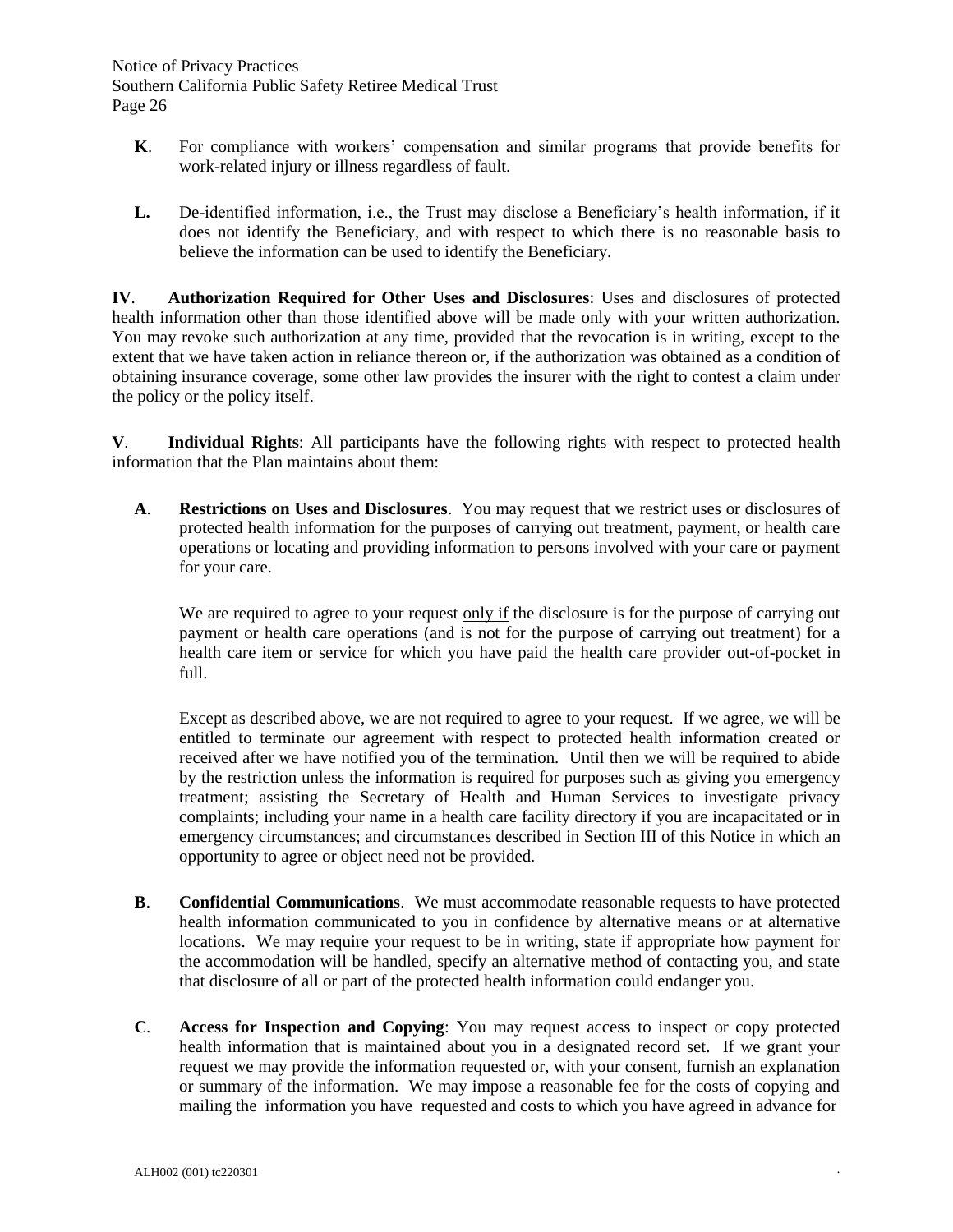preparing an explanation or summary. If we deny your request in whole or in part we must, after excluding the information to which access is denied, provide access insofar as possible to other protected health information subject to your request.

We may in some circumstances deny your request without providing an opportunity for review, as when the information consists of psychotherapy notes or was compiled for use in a legal or administrative proceeding, and certain other circumstances. There are other circumstances in which we must provide an opportunity for review of our denial, as when the denial is based upon a determination that provision of the information is likely to cause substantial harm to you

or another person. We must in all cases inform you in plain language of the basis for our denial and the means by which you can file a complaint with the Department of Health and Human Services or the Privacy Contract Officer identified in Section VII of this Notice if you believe our denial was improper.

**D**. **Amendments**. You may request amendments to protected health information maintained about you in a designated record set. If we accept your request in whole or in part, we must identify the information affected thereby, provide a link to the amendment, and make reasonable efforts to notify within a reasonable time persons disclosed by you or known to us who might foreseeably rely on the information to your detriment. We may deny your request if we determine that the information subject to your request is already accurate and complete, is not part of the designated record set, would not be available for inspection as described in Paragraph V(C), above, was not created by us, and in certain other circumstances.

If we deny your request in whole or in part, you will be entitled to submit a written statement of disagreement. We may submit a rebuttal statement. We will be required to identify the information subject to your request and provide a link to the request, our denial, and any statements of disagreement and rebuttal. We will also be required if asked by you to include your request for amendment and our denial with any future disclosures of the information subject to your request. If you submit a statement of disagreement, we will be required to include your request for amendment, our denial, your statement of disagreement, and any rebuttal statement with any subsequent disclosure of the information to which the disagreement relates. We must in all cases inform you in plain language of the basis for our denial and the means by which you can file a complaint with the Department of Health and Human Services or the Privacy Contract Officer identified in Section VII of this Notice if you believe our denial was improper.

**E**. **Accountings of Disclosures**. You may obtain an accounting of our disclosures of protected health information about you during any period up to six years before the date of your request. There are certain disclosures to which this right does not apply, such as disclosures made to you or for the purpose of carrying out treatment, payment, and health care operations. In addition, we are required to suspend this right for disclosures to a health oversight agency or law enforcement official if the accounting might impede their activities. The first accounting will be provided without charge. A reasonable cost-based fee may be imposed for subsequent accountings within the same 12-month period. You will be entitled to avoid or reduce the fee by withdrawing or modifying your request.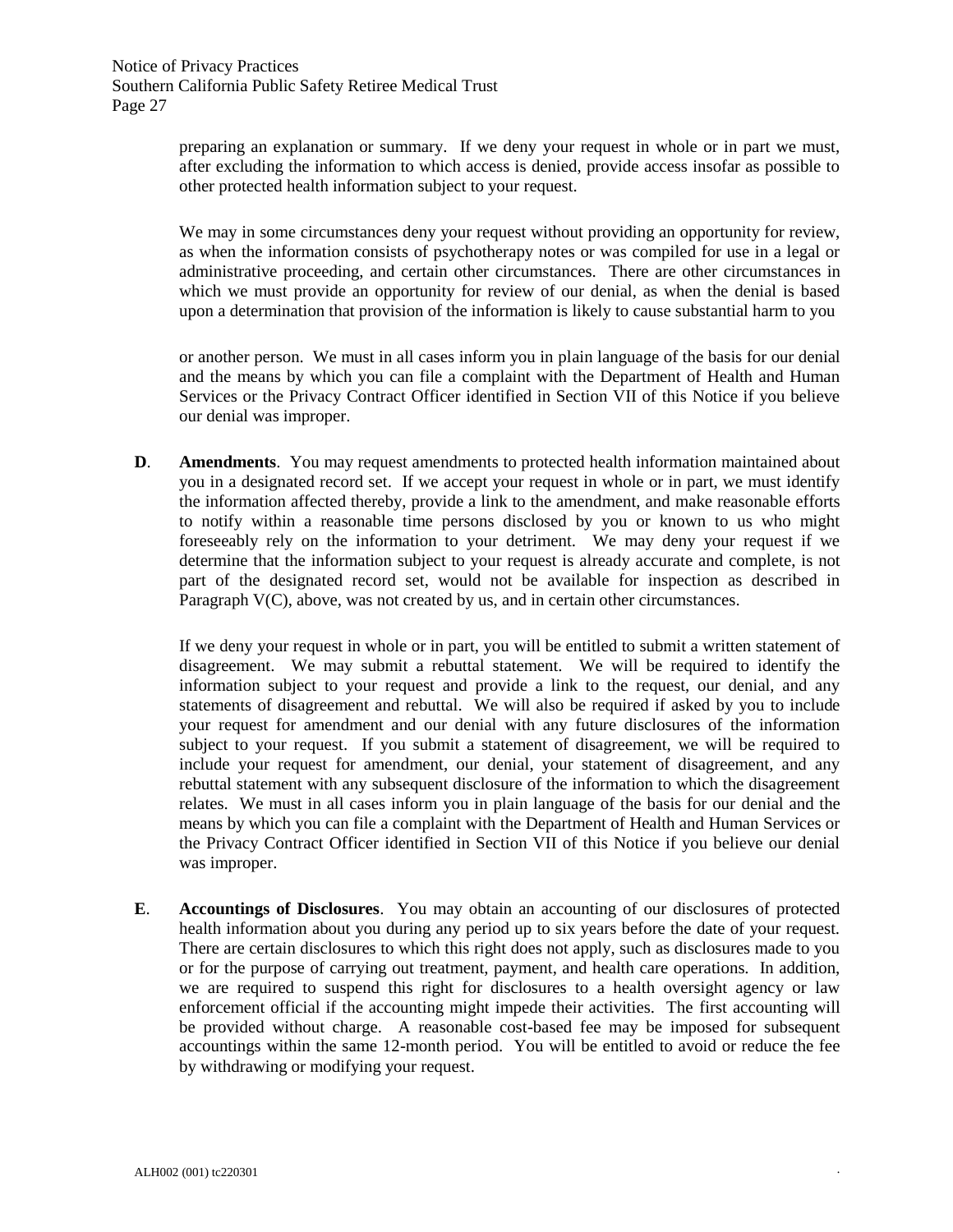Notice of Privacy Practices Southern California Public Safety Retiree Medical Trust Page 28

**F***.* **Paper Copies of this Notice**.Regardless of the form in which you have chosen to receive this Notice from us, you may receive a paper copy at any time from the Privacy Contact Officer identified in Section VII.

**VI. Changes to Privacy Practices.** We must change our privacy practices when required by changes in the law. We reserve the right to make other changes to our privacy practices or to this Notice that comply with the law. Whenever a change to our privacy practices materially affects the contents of this Notice, we will prepare a revised Notice and send it within 60 days to individuals then covered by the Plan. The Privacy Contact Officer identified in Section VII will also provide a current copy of this Notice upon request. A change to our privacy practices that requires a revision of this Notice may not be implemented before the effective date of the revised Notice. However, we reserve the right make the terms of any revised Notice effective for all protected health information that we maintain.

**VII. Additional Information and Complaints**. You may as specified below obtain additional information and/or submit complaints regarding our duties and your rights with respect to protected health information:

**A. Privacy Contact Officer.** The rights and duties described in this Notice are subject to detailed regulations in the Privacy Rule. We have appointed a Privacy Contact Officer, whom you may contact at any time to obtain further information and assistance or a current paper copy of this Notice:

> **Benefit Programs Administration Attn: Privacy Contact Person 1200 Wilshire Boulevard, Fifth Floor Los Angeles, CA 90017-1906 Phone: (562) 463-5000**

- **B**. **Privacy Complaints.** You may file a Privacy Complaint whenever you believe that we are not complying with the Privacy Rule or the terms of this Notice. Complaints may be filed with the Privacy Contact Officer or the Secretary of the Department of Health and Human Services, Hubert Humphrey Building, 200 Independence Avenue S.W., Washington D.C. 20201. Complaints must be filed in writing and describe the acts or omissions about which you are complaining. A complaint to the Secretary must name the entity that is the subject of the complaint and be filed within 180 days of when you learned or should have learned about the act or omission complained of, unless this time limit is waived by the Secretary for good cause shown.
- **C**. **No Intimidation or Retaliation.** No intimidation, discrimination, or retaliation shall be permitted against you for the exercise of your rights under the Privacy Rule or our privacy policies, including the right to file a Privacy Complaint.

**VIII.** Effective Date: This notice shall become effective on the 1<sup>st</sup> day of January, 2010, and shall remain in effect until it is amended and a revised Notice is provided to you as described in Section VI.

PHI use and disclosure is regulated by federal law, 45 CFR parts 160 and 164 subparts A and E. This Notice attempts to summarize the regulations. The law and its regulations will supersede any discrepancy between this Notice and the law and regulations.